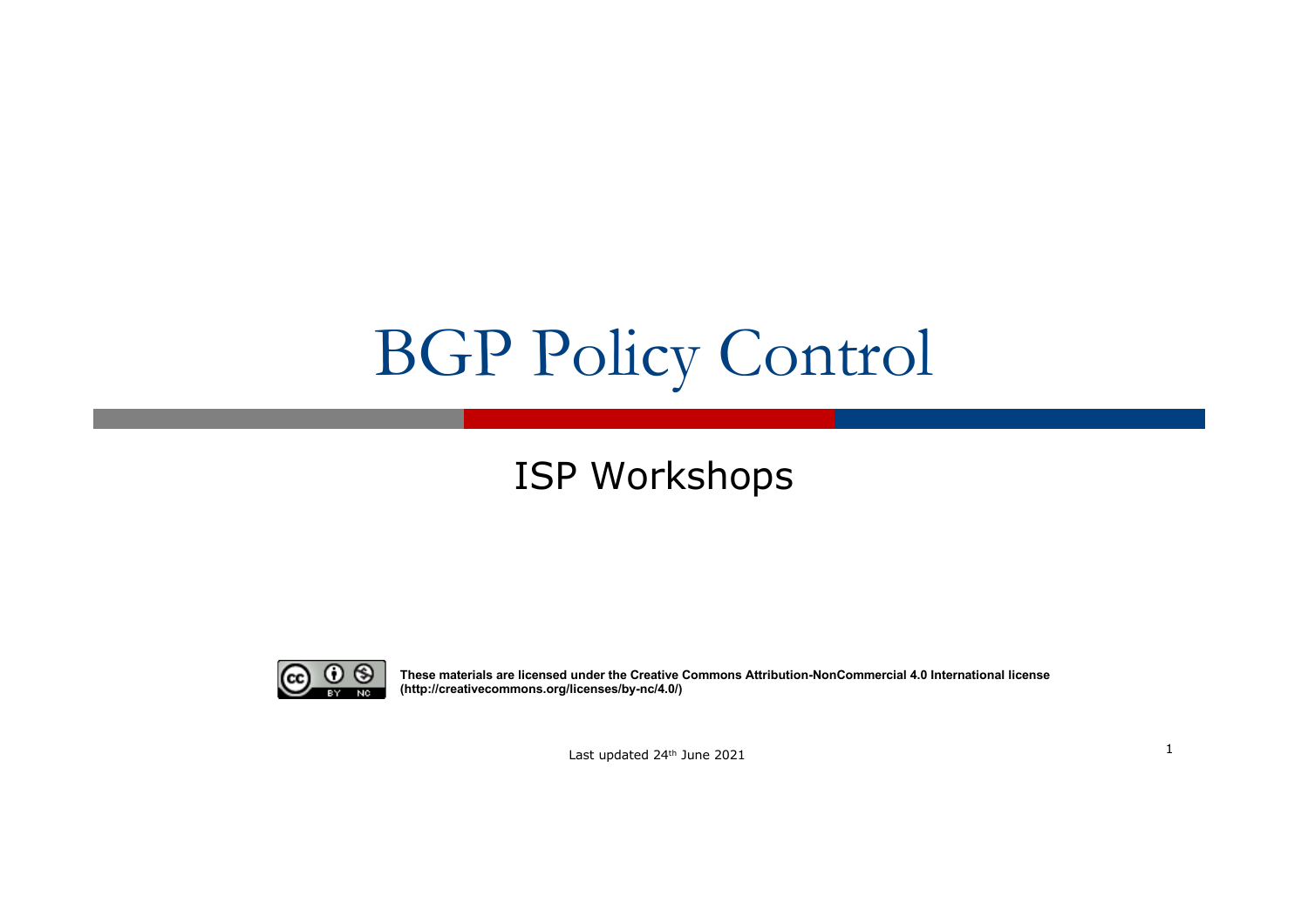# Acknowledgements

- p This material originated from the Cisco ISP/IXP Workshop Programme developed by Philip Smith & Barry Greene
	- Acknowledgements to Patrick Okui for the JunOS examples
- p Use of these materials is encouraged as long as the source is fully acknowledged and this notice remains in place
- p Bug fixes and improvements are welcomed
	- n Please email *workshop (at) bgp4all.com*

#### Philip Smith 2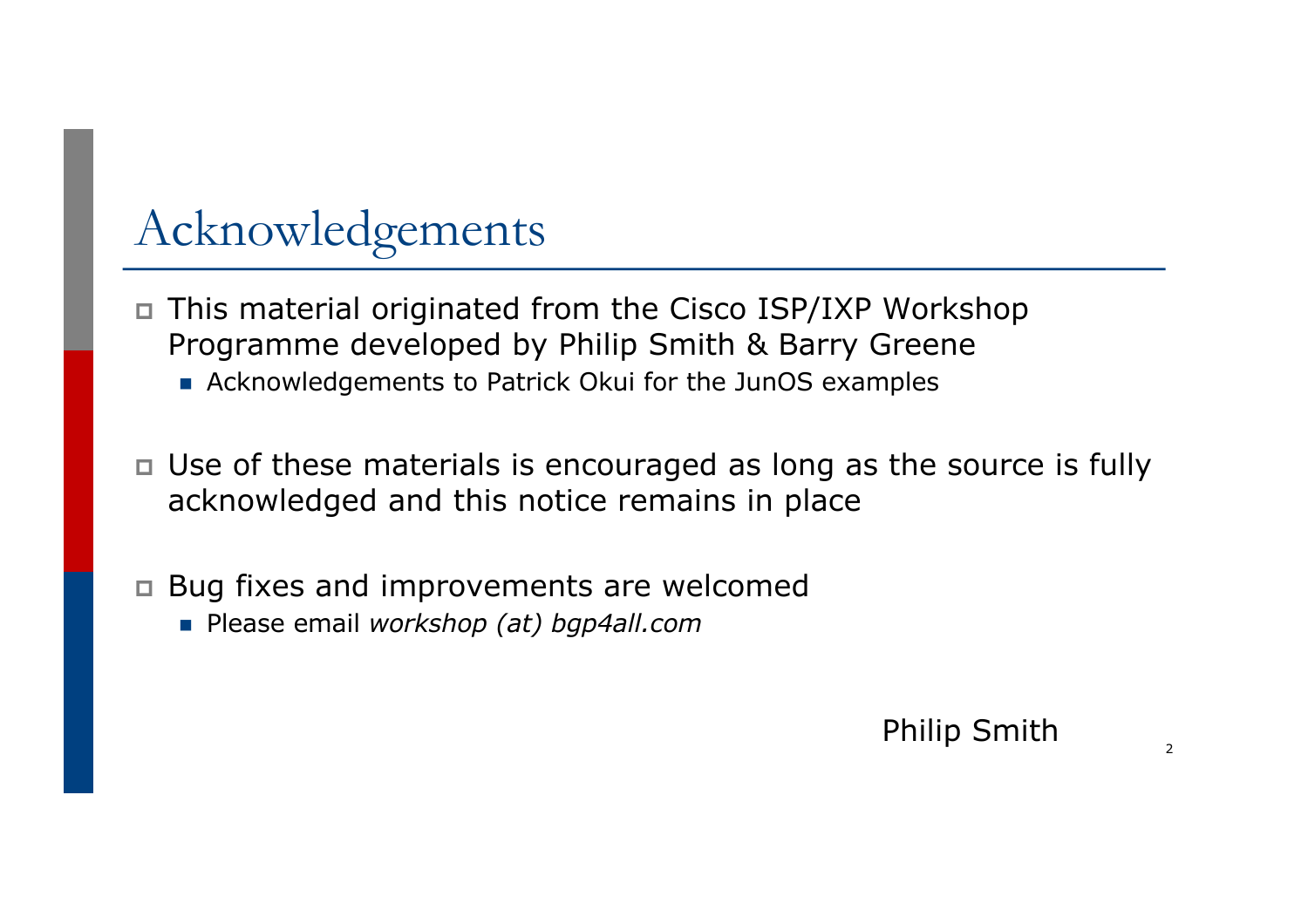#### BGP Videos

- p NSRC has made a video recording of this presentation, as part of a library of BGP videos for the whole community to use:
	- n https://learn.nsrc.org/bgp#bgp\_policy

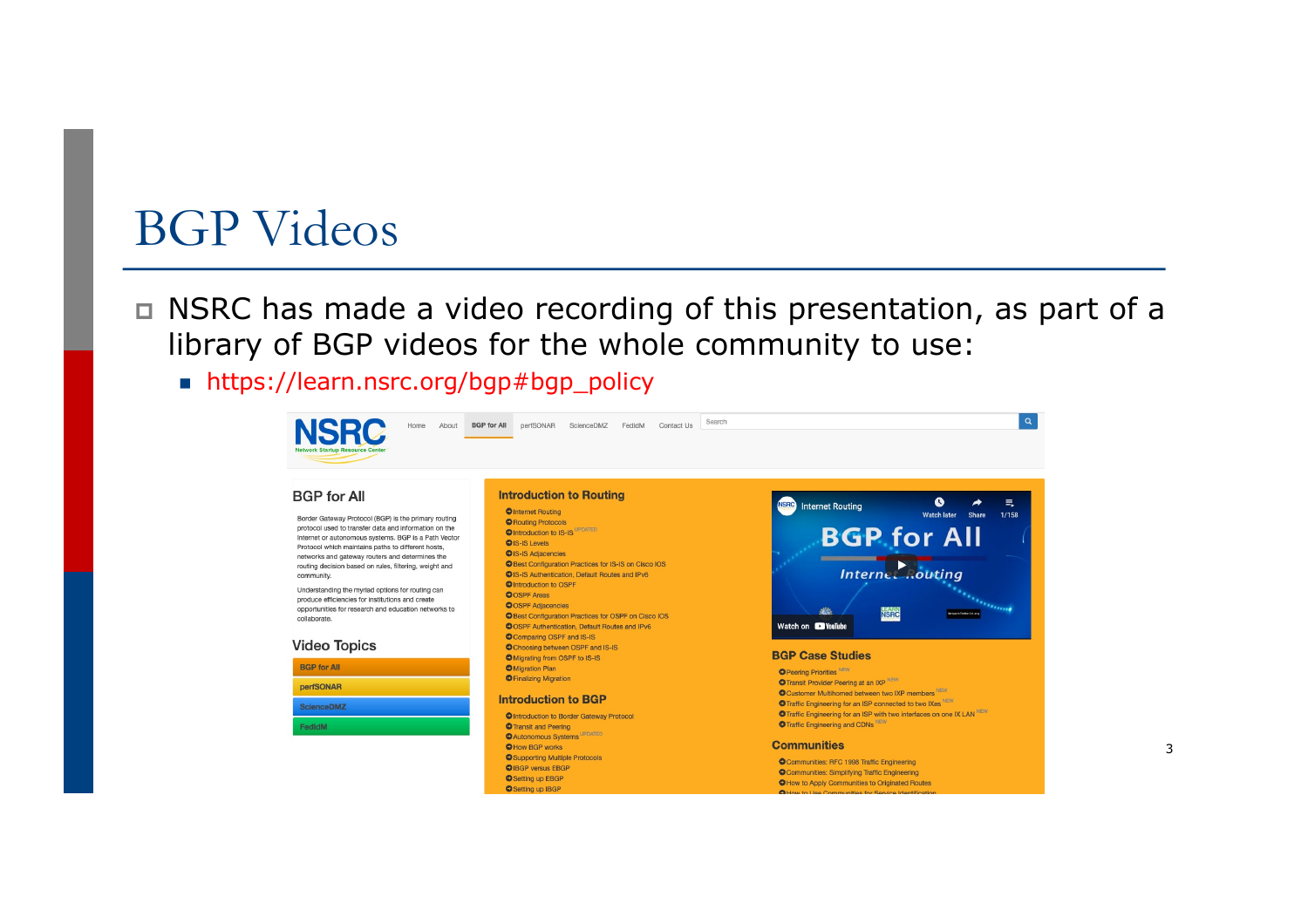### Overview

- p Organisations tend to have particular non-technical routing policies
	- A circuit may be preferred because it is cheaper
	- A circuit may be preferred because the traffic by regulation must stay within a certain jurisdiction or country
- □ BGP in this case is more of a policy tool than the typical routing protocol which just tries to find the best technical route

4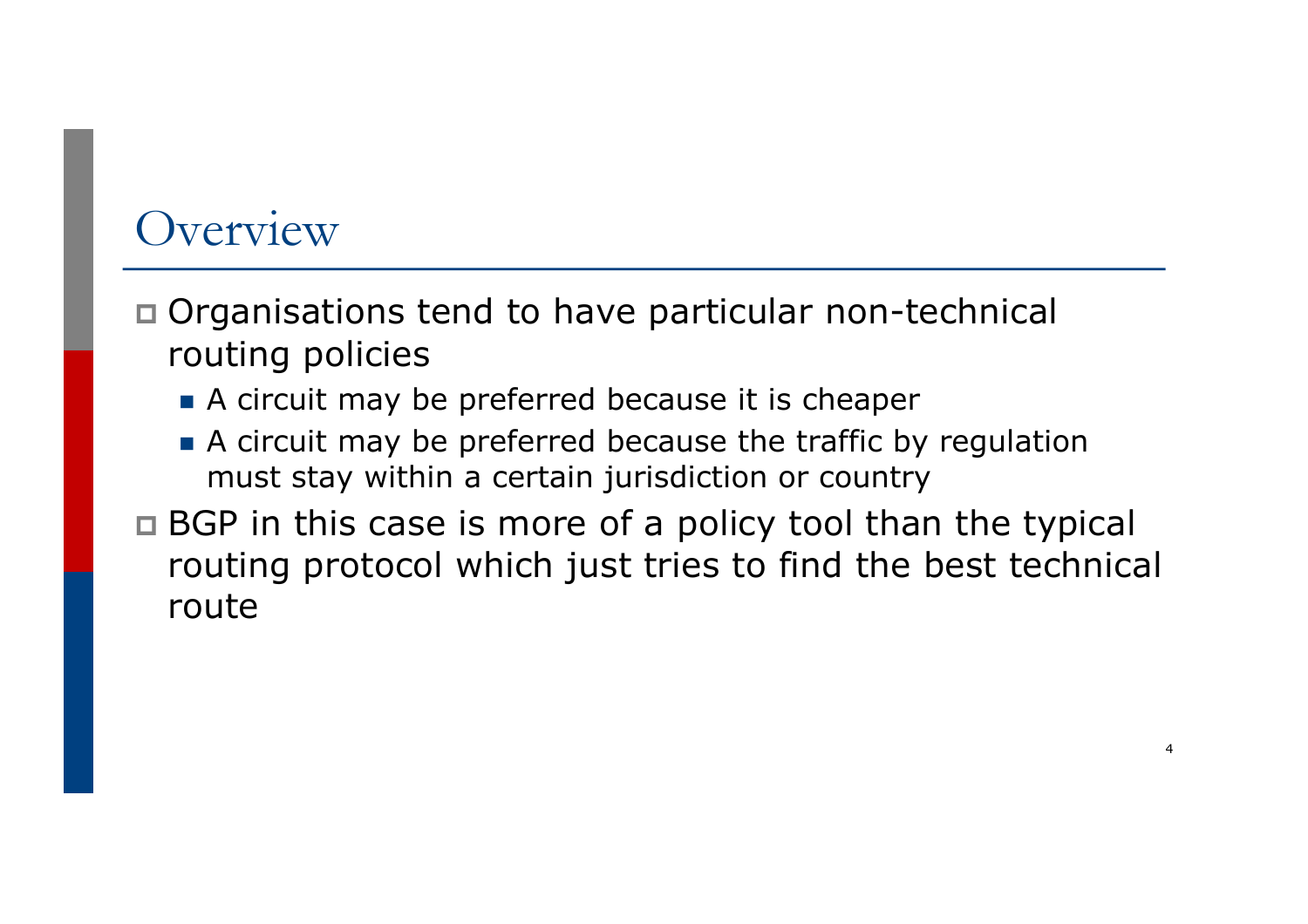# Overview: Applying Policy with BGP

- p You can accept a prefix announcement, meaning that traffic to that destination will flow towards whoever advertised it to you
- p You can reject a prefix announcement, meaning that traffic to that destination will not flow towards whoever advertised it to you
- p Similarly for prefixes you announce, if they are accepted then traffic to those destinations will flow towards you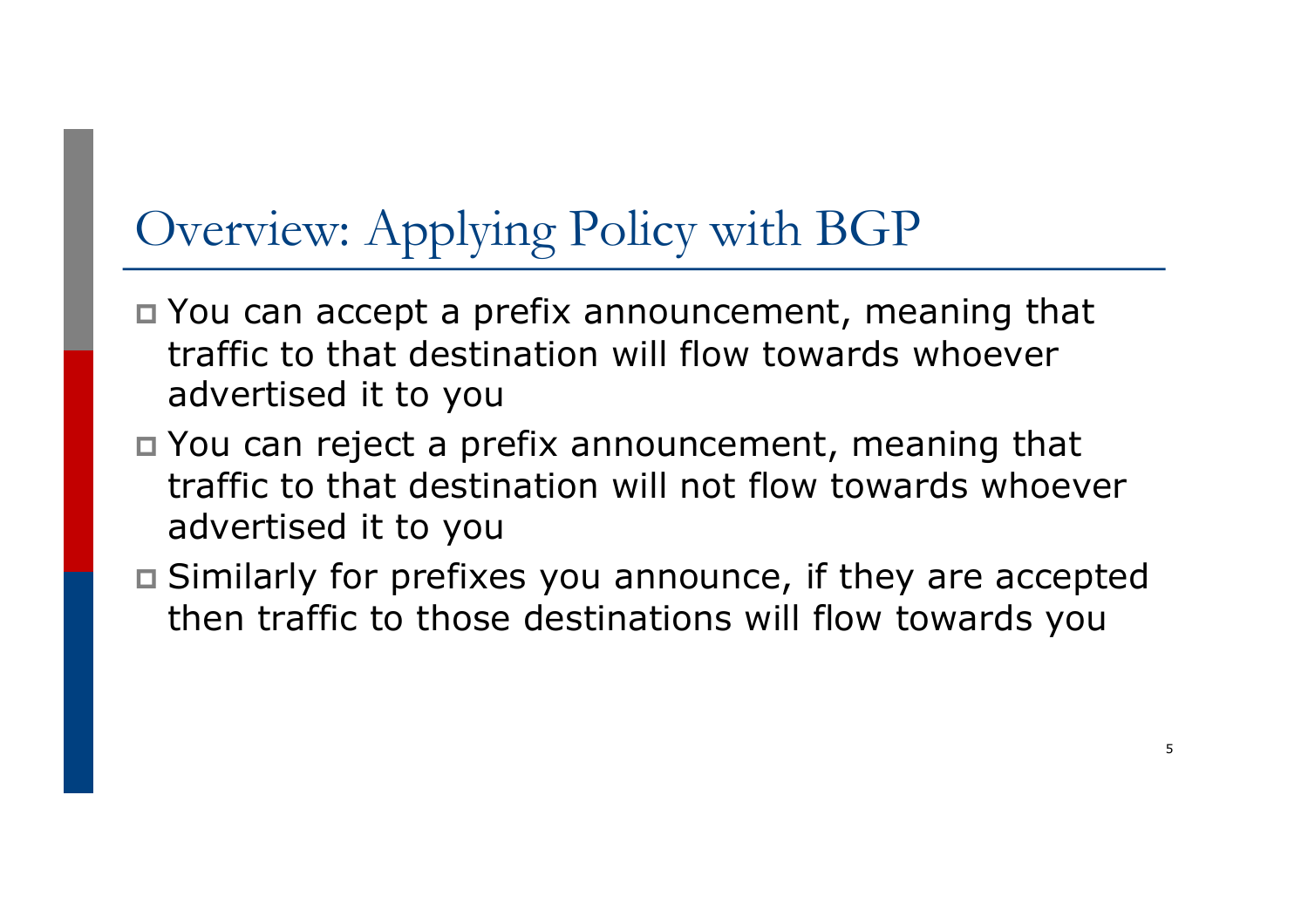# Overview: Applying Policy with BGP

- p In addition to the prefix itself you can make similar filtering decisions based on the AS\_PATH attribute or which communities have been applied to the prefix announcements
- p Once you have decided to accept a prefix you can optionally set other BGP attributes that will affect how preferred the announcement will be in your network
- p This can be complex or simple and the goal is to influence the router based on the BGP path selection algorithm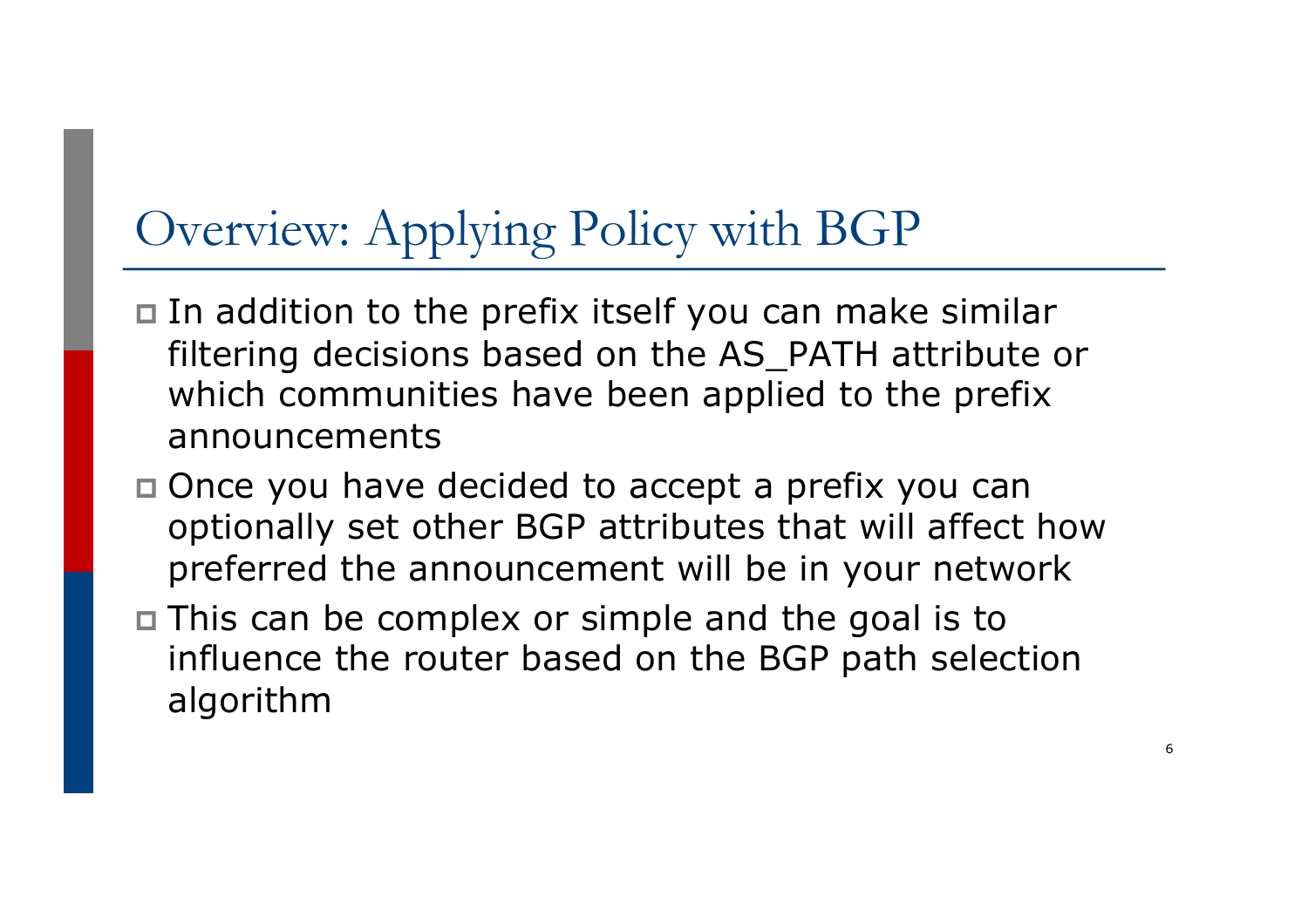# Overview: Applying Policy with BGP

p Tools to do this are:

- **n** Cisco's "prefix-list" for filtering BGP prefixes
- **Juniper also has prefix-lists but the direct equivalent would be** the "route-filter"
- **n** Cisco's filter lists for filtering AS-PATHs
- **DED Juniper has AS-PATH regular expressions**
- p For more advanced policy requirements:
	- **n** Route-maps for Cisco IOS
	- **BGP Policy statements for Juniper**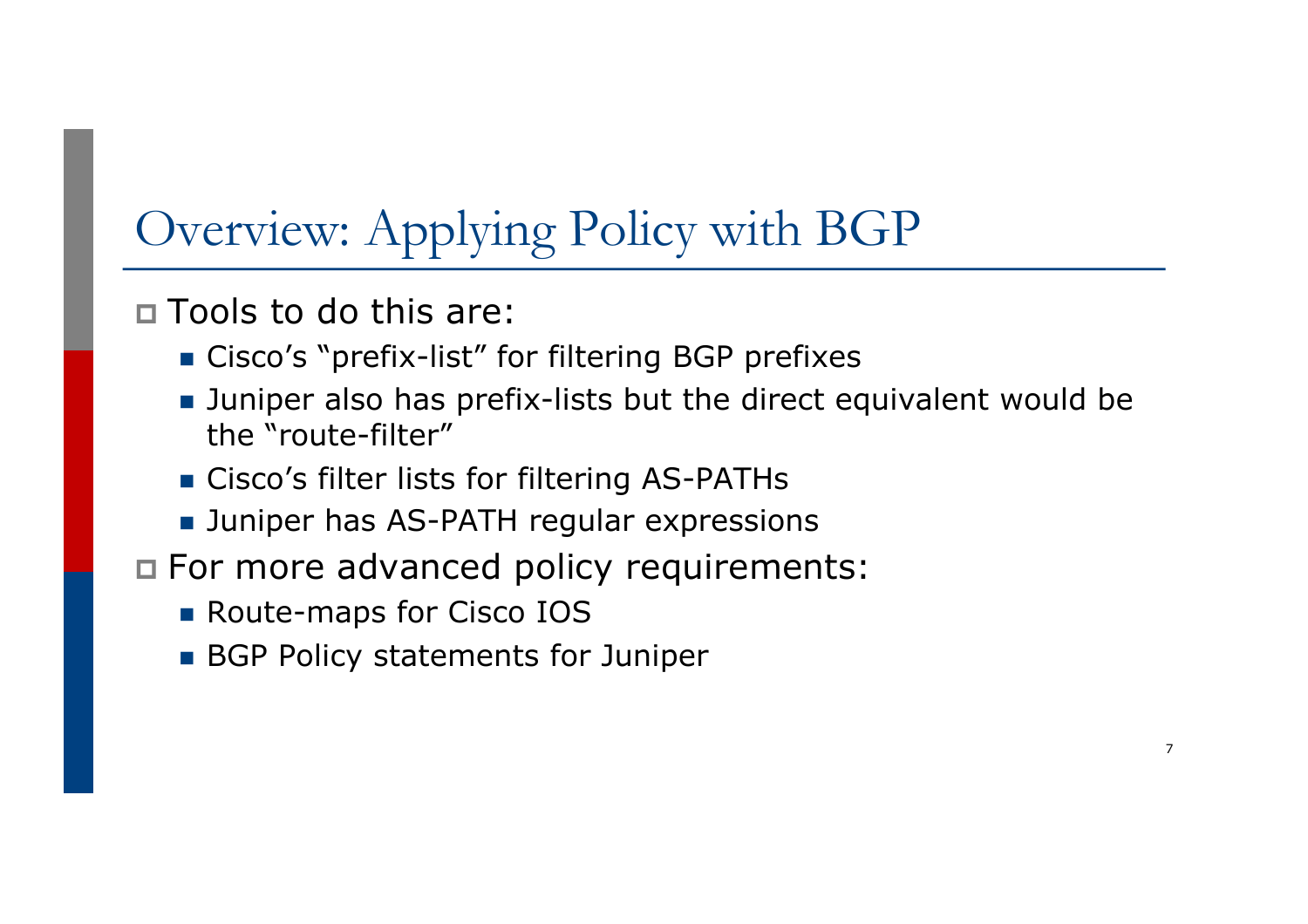# Policy Control – Prefix List

- p Incremental configuration
- p Applies Inbound or Outbound
- p Based upon network numbers (using familiar IP address/mask format)
- p Prefix-list ends with an implicit default deny
- p Using access-lists in Cisco IOS for filtering prefixes was deprecated long ago
	- n **Strongly discouraged!**
- p Note: JunOS equivalent is called "route-filter"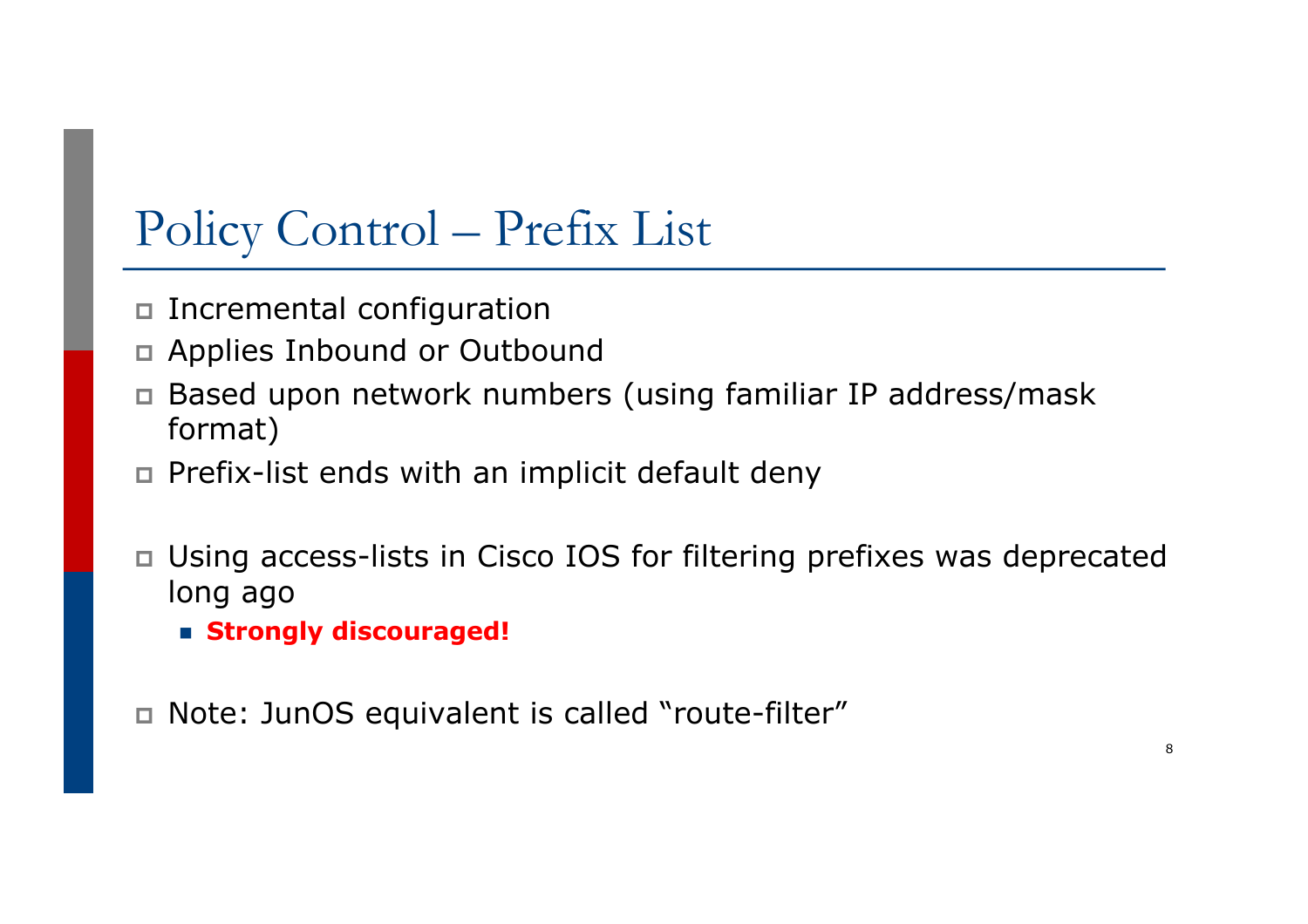### Cisco Prefix Lists – Command Syntax

p Syntax:

**[no] ip[v6] prefix-list** *list-name* **[seq** *value***] permit|deny** *network/len* **[ge** *value***] [le** *value***]** *network/len***:** The prefix and its length **ge** *value***:** "greater than or equal to" **le** *value***:** "less than or equal to"

#### p Both "ge" and "le" are optional

- Used to specify the range of the prefix length to be matched for prefixes that are more specific than network/len
- p Sequence number is also optional
	- no ip[v6] prefix-list sequence-number to disable display of sequence numbers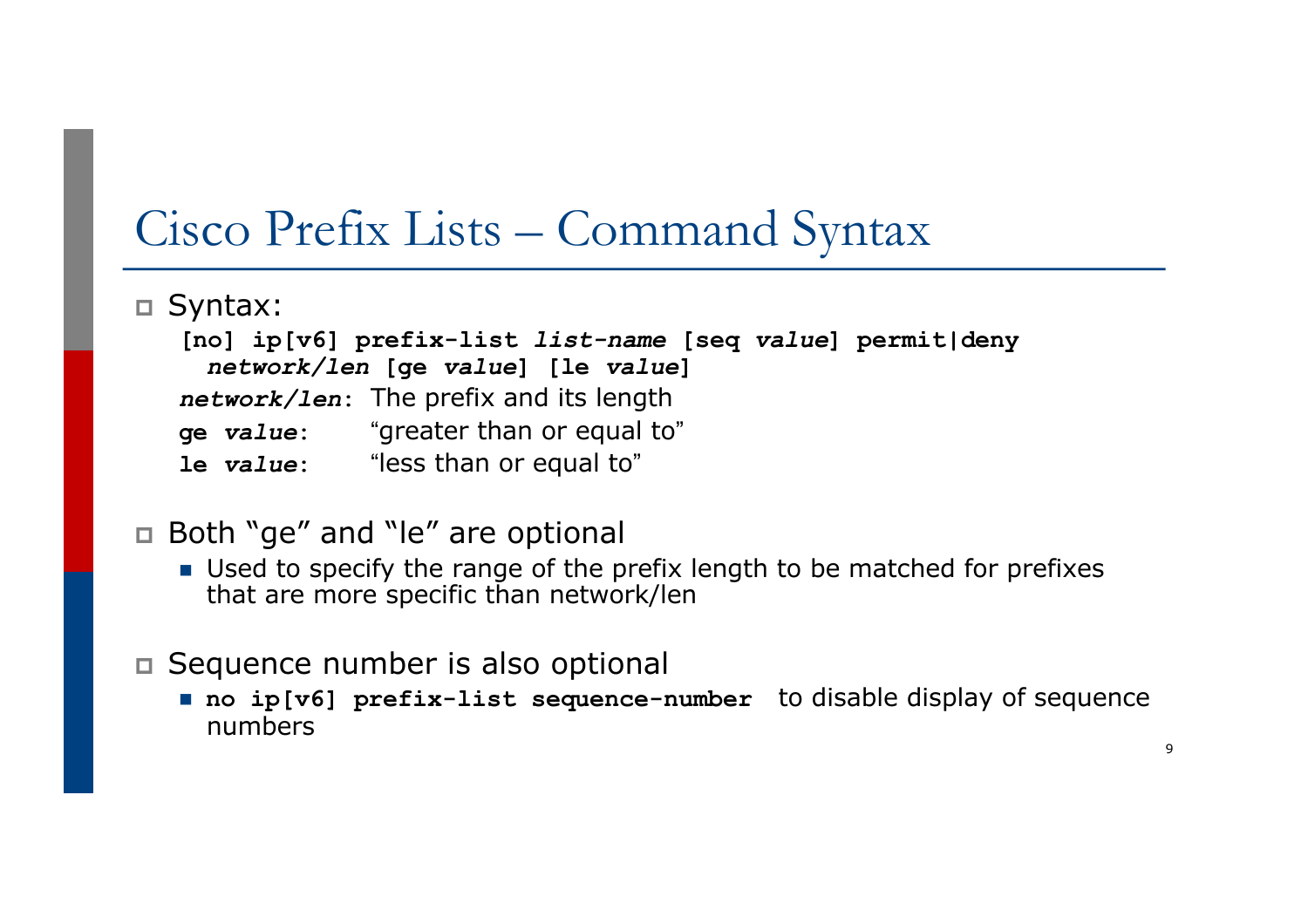## Juniper Route-lists – Command Syntax

#### p **route-filter** *prefix match-type* **{** *action***; }**

- **prefix** is the network and its length we'd like to match
- **n** match-type is a group of optional keywords that further match prefixes out of the described network
- **n** *{* action; } is an optional set of actions to apply if this routelist matches

| <b>Match Type</b>         | <b>Match Condition</b>               |
|---------------------------|--------------------------------------|
| exact                     | Matches exactly                      |
| longer                    | Matches subnets only                 |
| orlonger                  | Matches prefix and subnets           |
| prefix-length-range $X$ Y | Matches subnet sizes $X$ through $Y$ |
| upto Y                    | Matches all subnet sizes up to Y     |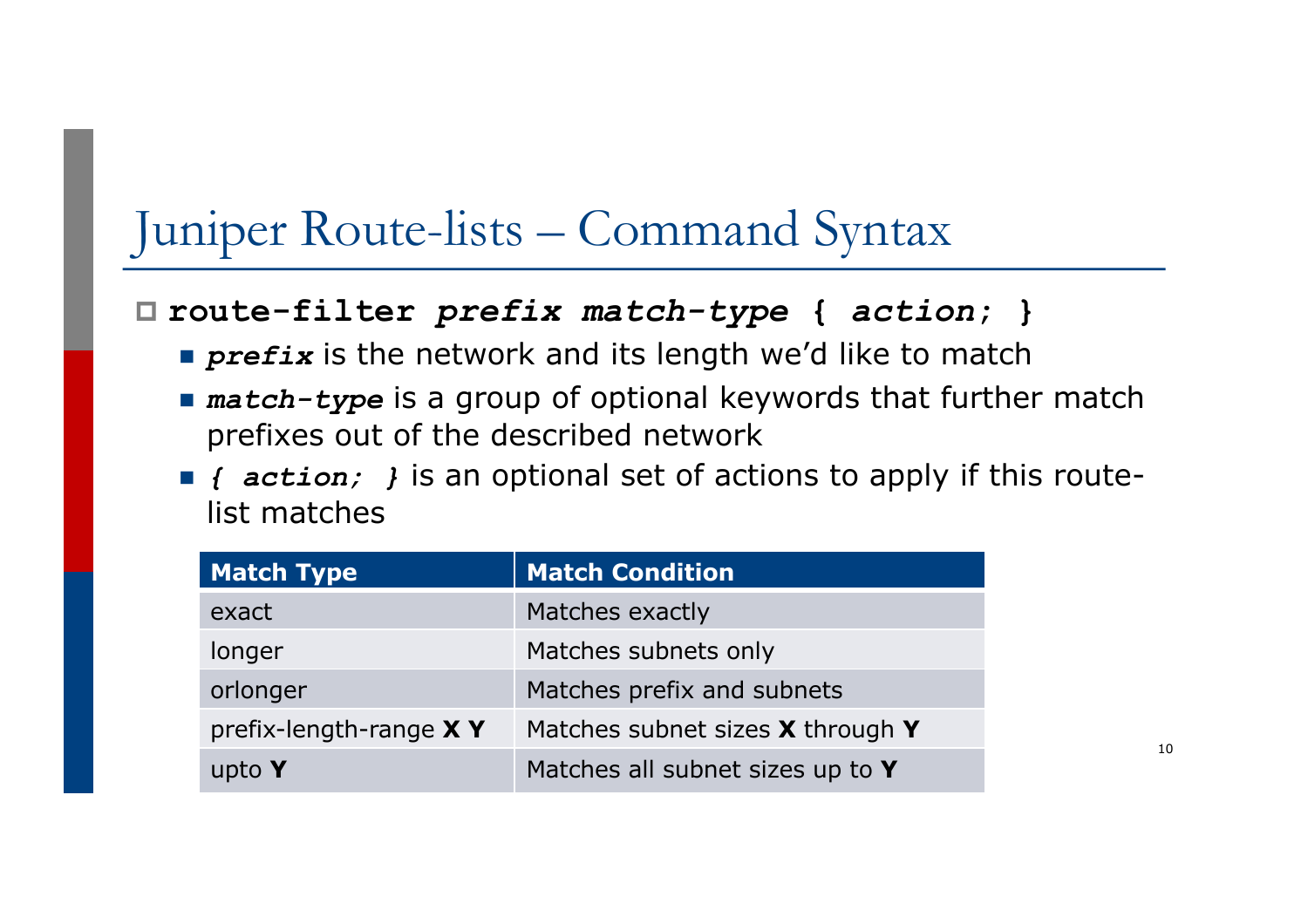### Cisco Prefix Lists – Examples

- p Deny default route in IPv4 **ip prefix-list EG deny 0.0.0.0/0**
- p Deny default route in IPv6 **ipv6 prefix-list EG-v6 deny ::/0**
- **p** Permit the prefix  $35.0.0.0/8$ **ip prefix-list EG permit 35.0.0.0/8**
- **p** Permit the IPv6 prefix  $2001:DB8::/32$ **ipv6 prefix-list EG-v6 permit 2001:DB8::/32**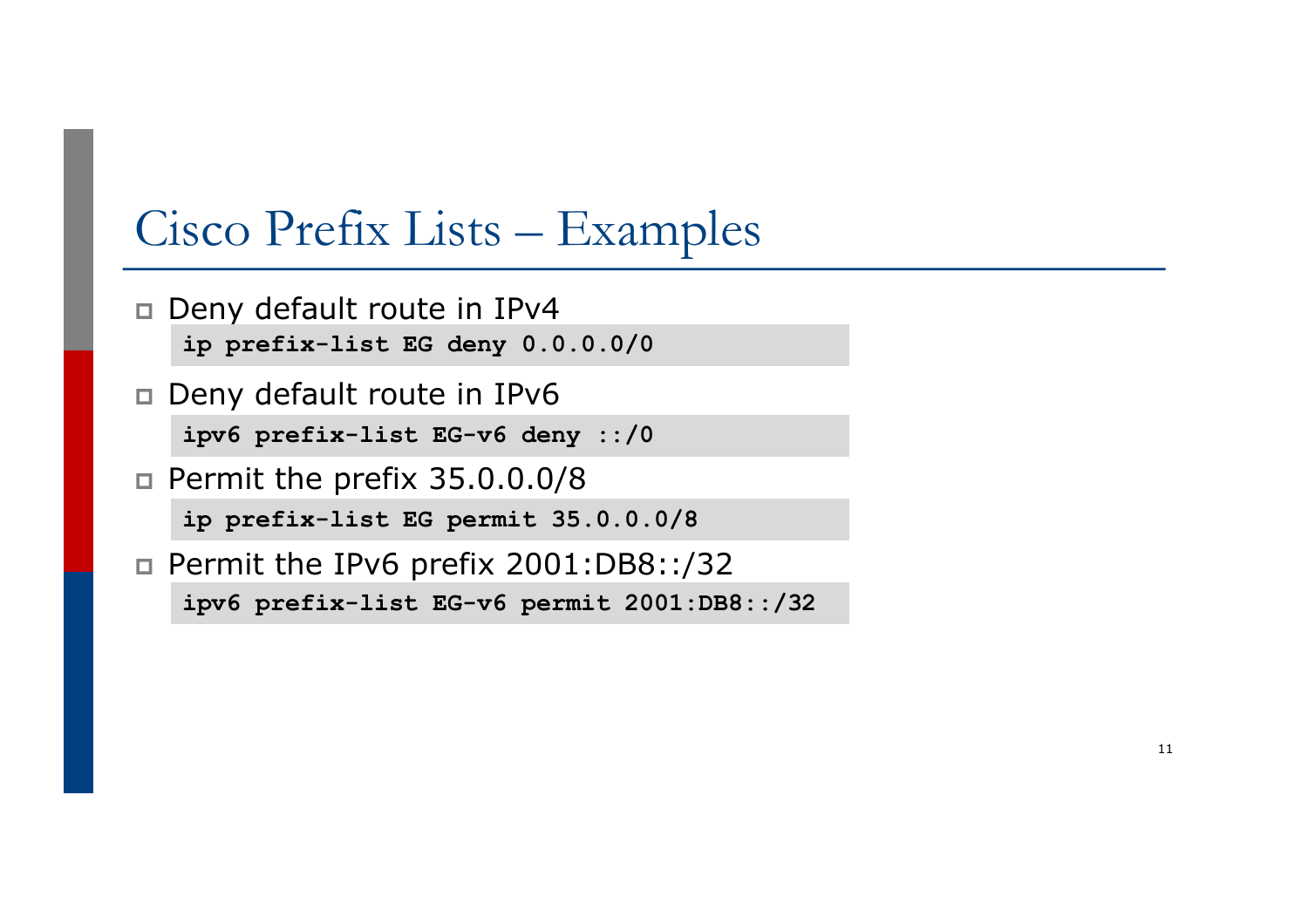## Juniper Route-filter – Examples

- p Deny default route in IPv4 **route-filter 0.0.0.0/0 exact { reject; }**
- p Deny default route in IPv6 **route-filter ::/0 exact { reject; }**
- **p** Permit the prefix  $35.0.0.0/8$ **route-filter 35.0.0.0/8 exact { accept; }**
- p Permit the IPv6 prefix 2001:DB8::/32 **route-filter 2001:DB8::/32 exact { accept; }**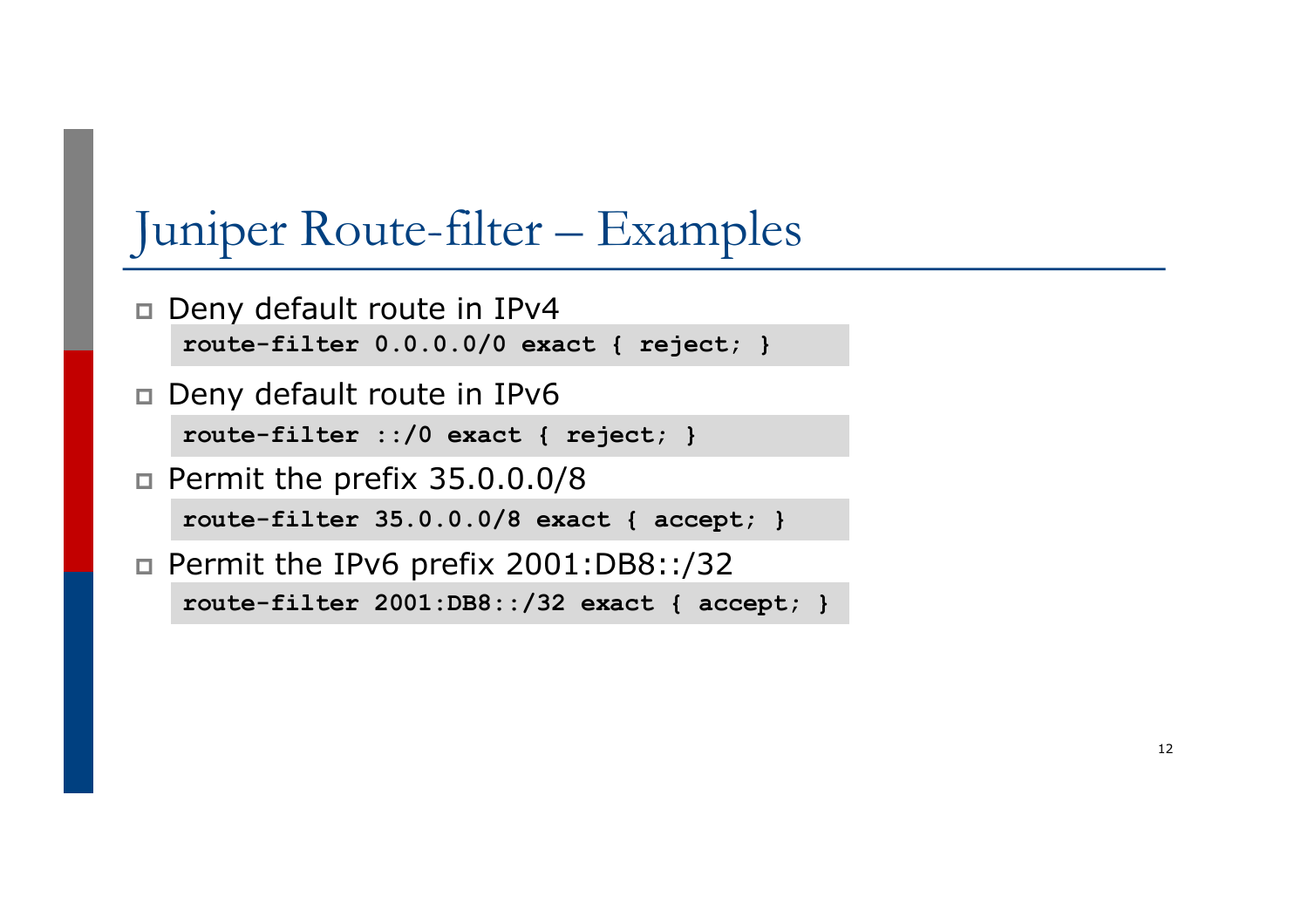### Cisco Prefix Lists – Examples

- $\Box$  Deny the prefix 172.16.0.0/12 **ip prefix-list EG deny 172.16.0.0/12**
- p Deny the IPv6 prefix 3FFE::/16

**ipv6 prefix-list EG-v6 deny 3FFE::/16**

 $\Box$  In 192/8 allow up to /24

**ip prefix-list EG permit 192.0.0.0/8 le 24**

- $\blacksquare$  This allows all prefix sizes in the 192.0.0.0/8 address block, apart from /25, /26, /27, /28, /29, /30, /31 and /32.
- In 2000::/3 allow up to  $/48$

```
ipv6 prefix-list EG-v6 permit 2000::/3 le 48
```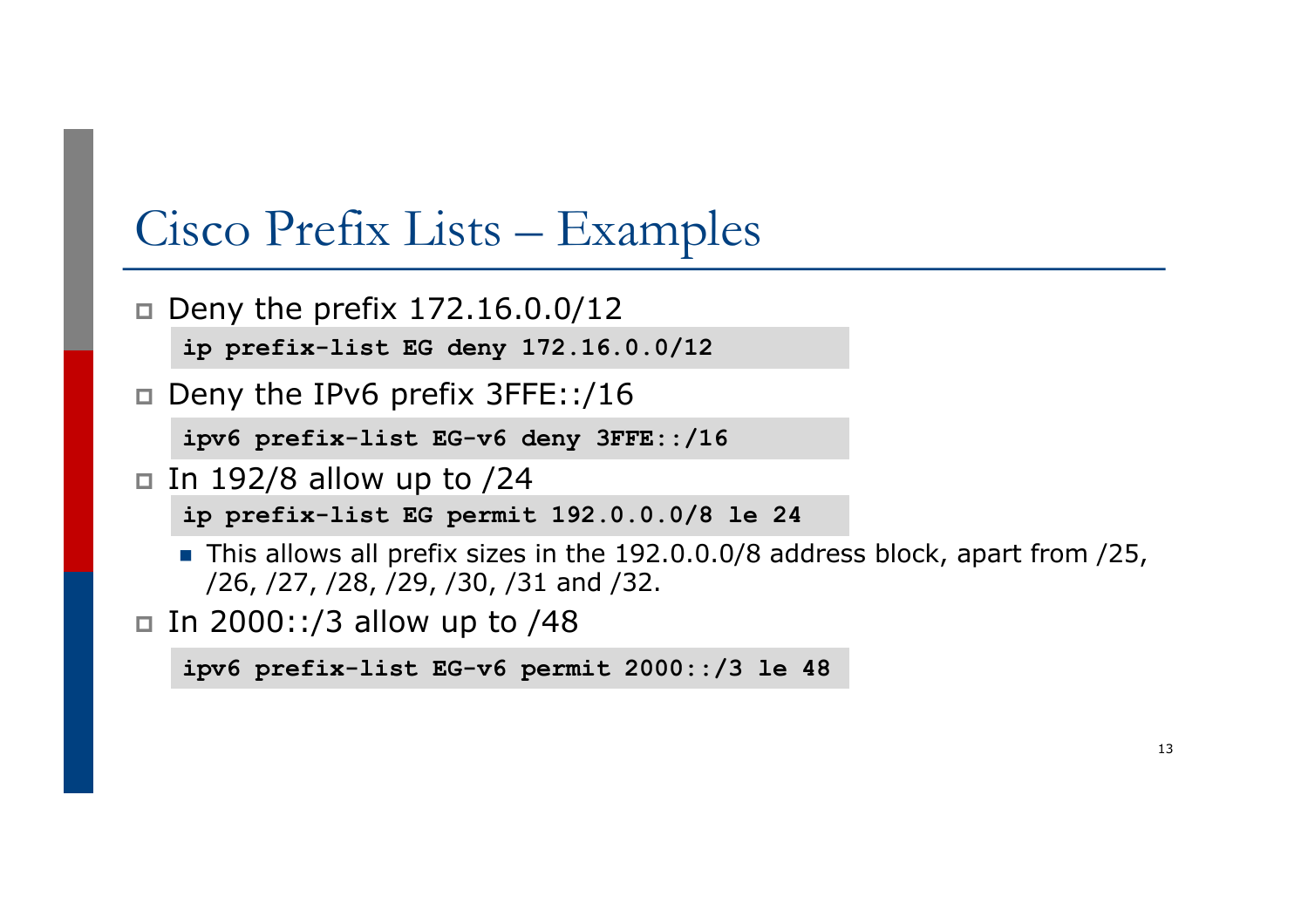# Juniper Route-filter – Examples

- $\Box$  Deny the prefix 172.16.0.0/12 **route-filter 172.16.0.0/12 exact { reject; }**
- p Deny the IPv6 prefix 3FFE::/16

**route-filter 3FFE::/16 exact { reject; }**

- $\Box$  In 192/8 allow up to /24 **route-filter 192.0.0.0/8 upto 24 { accept; }**
	- $\blacksquare$  This allows all prefix sizes in the 192.0.0.0/8 address block, apart from /25,
	- /26, /27, /28, /29, /30, /31 and /32.
- □ In 2000::/3 allow up to  $/48$

```
route-filter 2000::/3 upto 48 { accept; }
```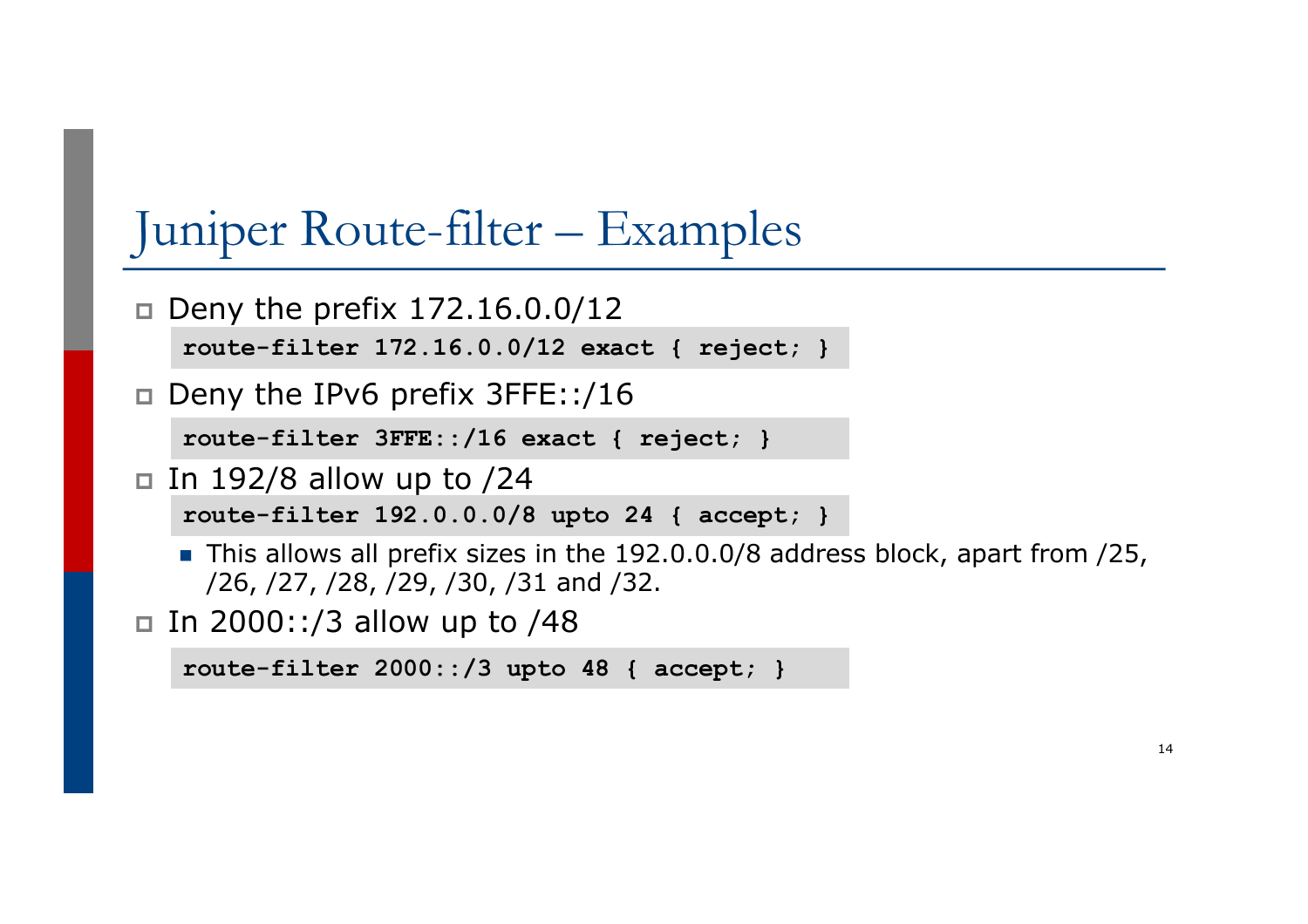### Cisco Prefix Lists – Examples

#### In 192/8 deny /25 and above

**ip prefix-list EG deny 192.0.0.0/8 ge 25**

- **n** This denies all prefix sizes  $/25$ ,  $/26$ ,  $/27$ ,  $/28$ ,  $/29$ ,  $/30$ ,  $/31$  and  $/32$  in the address block 192.0.0.0/8.
- $\blacksquare$  It has the same effect as the previous example
- In 193/8 permit prefixes between /12 and /20
	- **ip prefix-list EG permit 193.0.0.0/8 ge 12 le 20**
	- **n** This denies all prefix sizes /8, /9, /10, /11, /21, /22, ... and higher in the address block 193.0.0.0/8.
- p Permit all prefixes

```
ip prefix-list EG permit 0.0.0.0/0 le 32
```
■ 0.0.0.0 matches all possible addresses, "0 le 32" matches all possible prefix lengths 15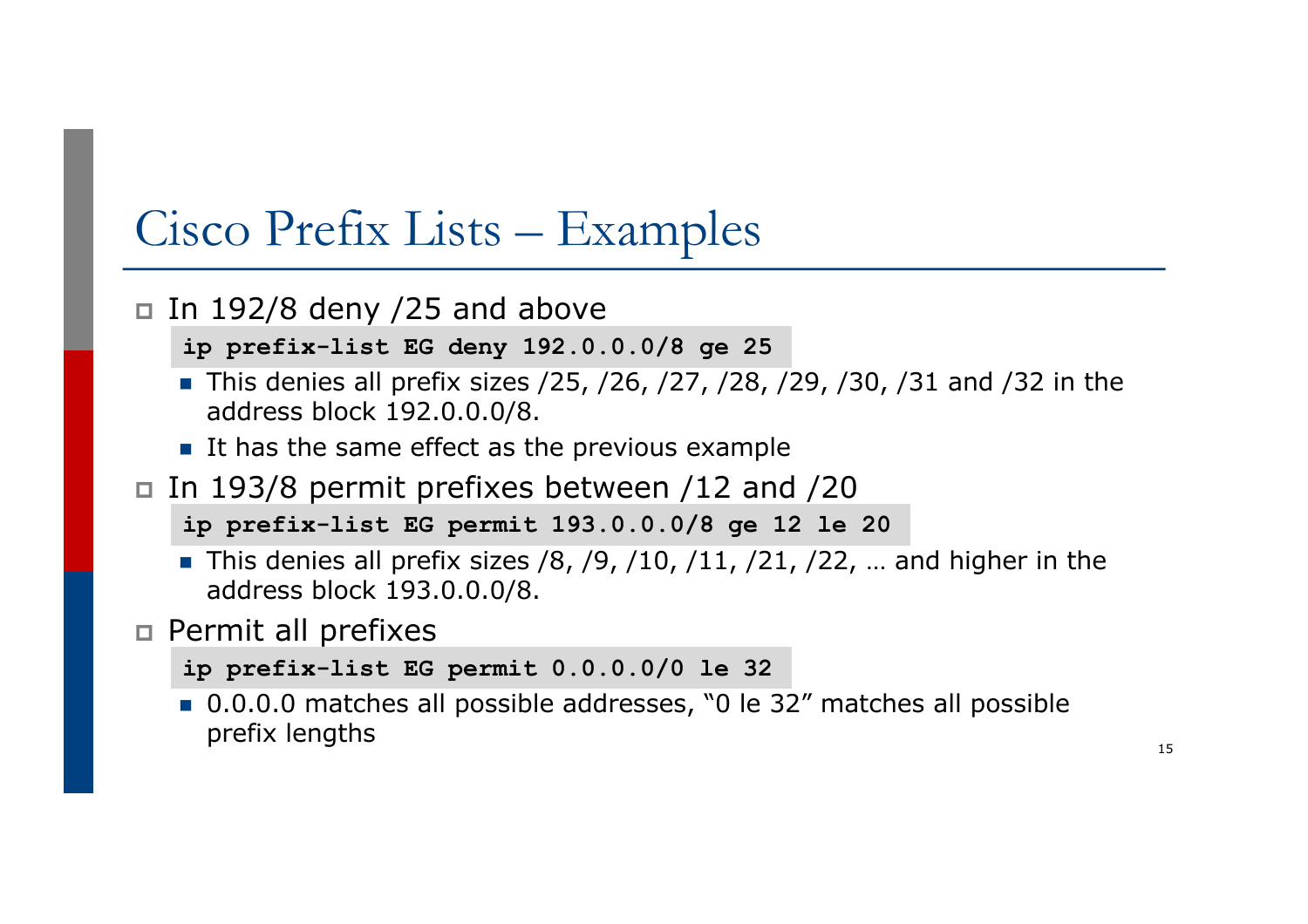# Juniper Route-filter – Examples

#### In 192/8 deny /25 and above

**route-filter 192.0.0.0/8 prefix-length-range 25 32 { reject; }**

- **n** This denies all prefix sizes  $/25$ ,  $/26$ ,  $/27$ ,  $/28$ ,  $/29$ ,  $/30$ ,  $/31$  and  $/32$  in the address block 192.0.0.0/8.
- $\blacksquare$  It has the same effect as the previous example
- In 193/8 permit prefixes between /12 and /20

**route-filter 193.0.0.0/8 prefix-length-range 12 20 { accept; }**

- **n** This denies all prefix sizes /8, /9, /10, /11, /21, /22, ... and higher in the address block 193.0.0.0/8.
- p Permit all prefixes

```
route-filter 0.0.0.0/0 orlonger { accept; }
```
■ 0.0.0.0 matches all possible addresses, "/0 orlonger" matches all possible prefix lengths  $_{16}$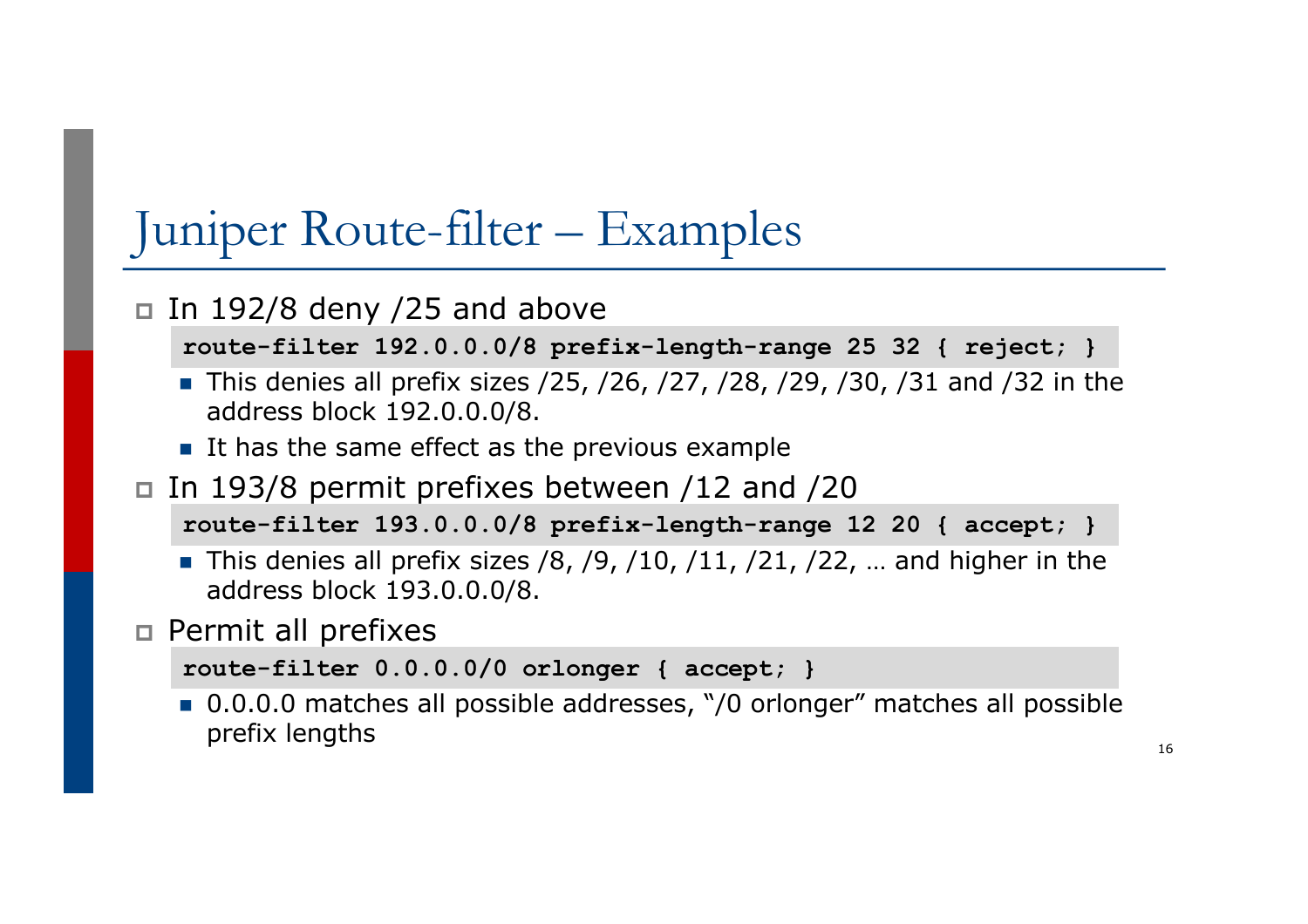### Cisco Prefix Lists – Full Example

#### p Example Configuration

```
router bgp 100
address-family ipv4
 network 105.7.0.0 mask 255.255.0.0
 neighbor 102.10.1.1 remote-as 110
 neighbor 102.10.1.1 prefix-list AS110-IN in
 neighbor 102.10.1.1 prefix-list AS110-OUT out
!
ip prefix-list AS110-IN deny 218.10.0.0/16
ip prefix-list AS110-IN permit 0.0.0.0/0 le 32
!
ip prefix-list AS110-OUT permit 105.7.0.0/16
ip prefix-list AS110-OUT deny 0.0.0.0/0 le 32
```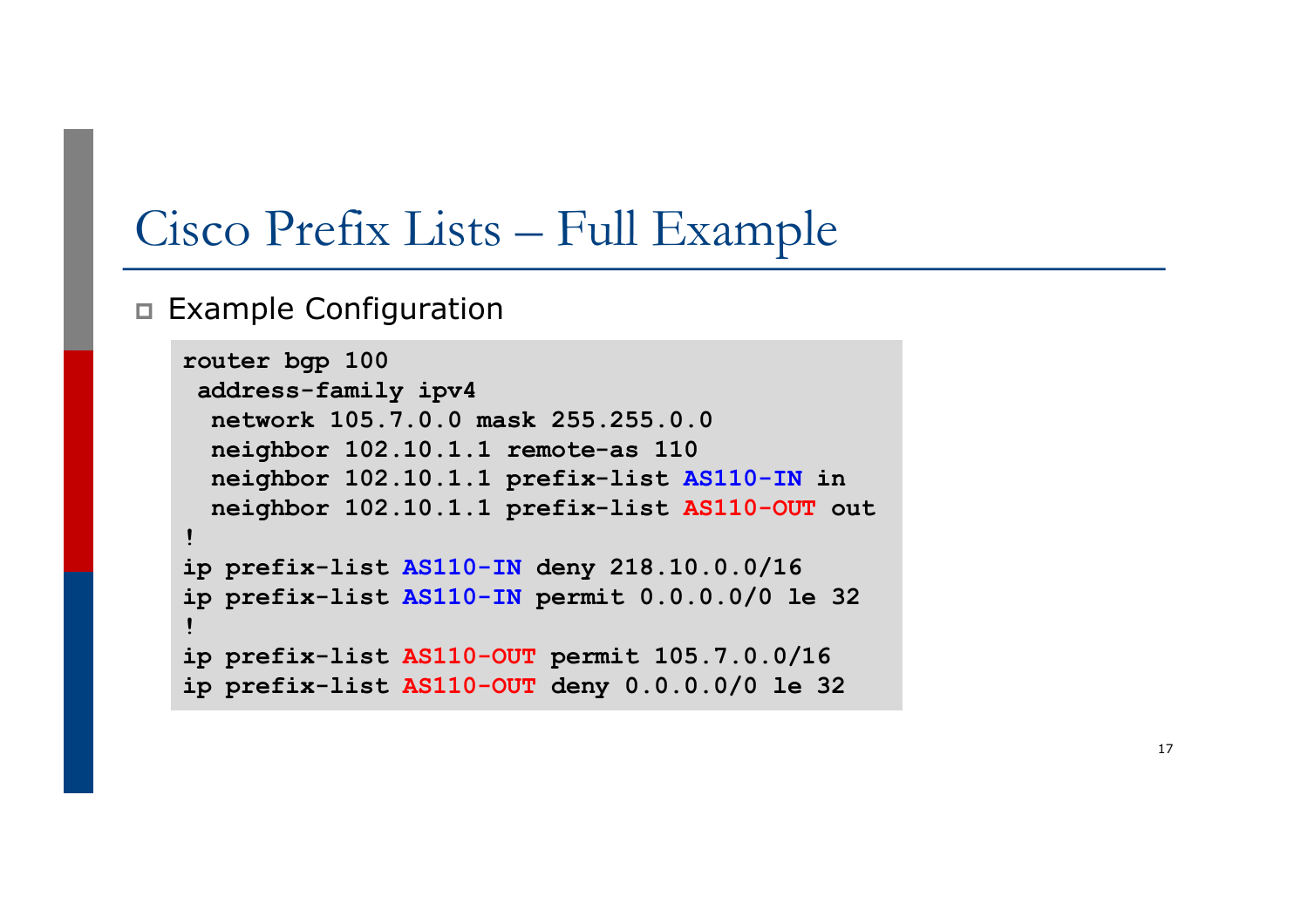## Policy Control – Cisco Filter List

□ Filter routes based on AS path

- n Inbound or Outbound
- p Referenced in BGP neighbour configuration as:

**neighbor <addr> filter-list <N> [in|out]**

p Referenced in main configuration as:

**ip as-path access-list <N> [permit|deny] ...**

p The as-path access-list finishes with an implicit default deny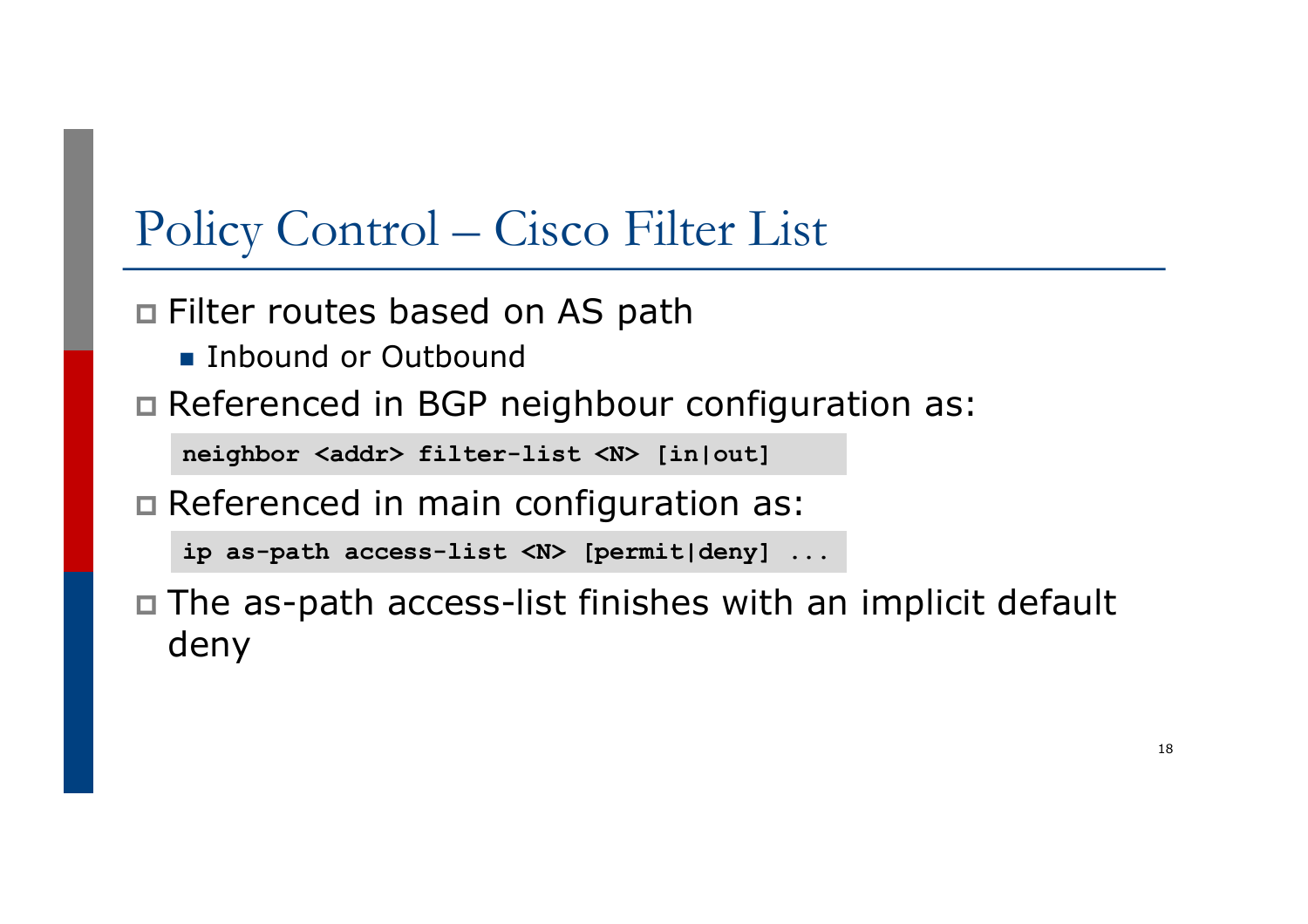### Cisco Filter List – Example

p Example Configuration:

```
router bgp 100
address-family ipv4
 network 105.7.0.0 mask 255.255.0.0
 neighbor 102.10.1.1 filter-list 5 out
 neighbor 102.10.1.1 filter-list 6 in
!
ip as-path access-list 5 permit ^200$
!
ip as-path access-list 6 permit ^150$
```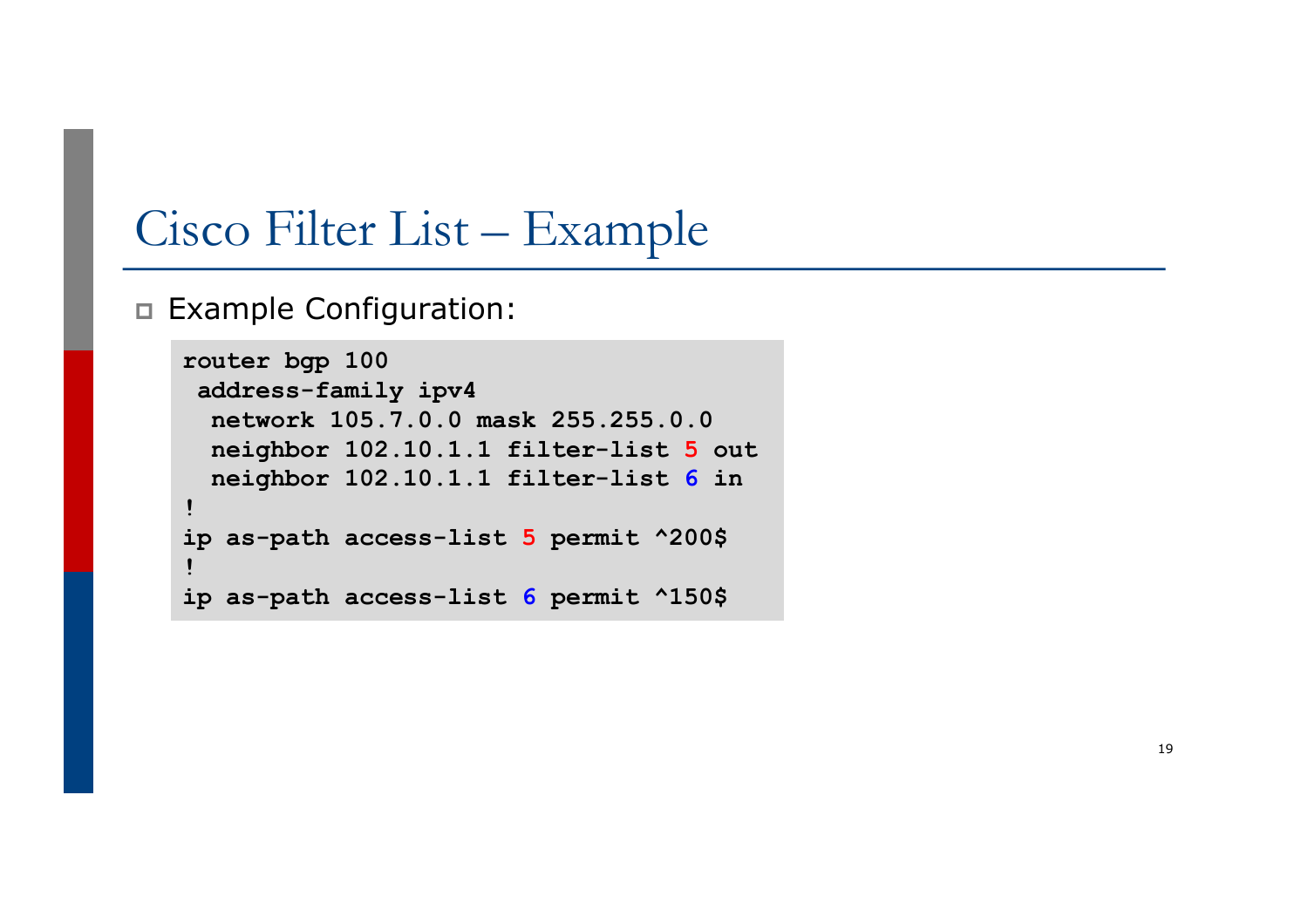# Policy Control – Regular Expressions (IOS)

| <b>Operator</b>  | <b>Match Definitions</b>                   |                                              |
|------------------|--------------------------------------------|----------------------------------------------|
|                  | Match one character                        |                                              |
| $\ast$           | Match any number of preceding expression   | Note: IOS regular<br>expressions are based o |
| $+$              | Match at least one of preceding expression | POSIX regular<br>expressions as used on      |
| $\wedge$         | Beginning of line                          | Unix/Linux based syster                      |
| $\frac{1}{2}$    | End of line                                |                                              |
|                  | Escape a regular expression character      |                                              |
|                  | Beginning, end, white-space, bracket       |                                              |
|                  | Or                                         |                                              |
| $\left( \right)$ | Brackets to contain an expression          |                                              |
|                  | Brackets to contain number ranges          | 20                                           |

IOS regular sions are based on regular sions as used on inux based systems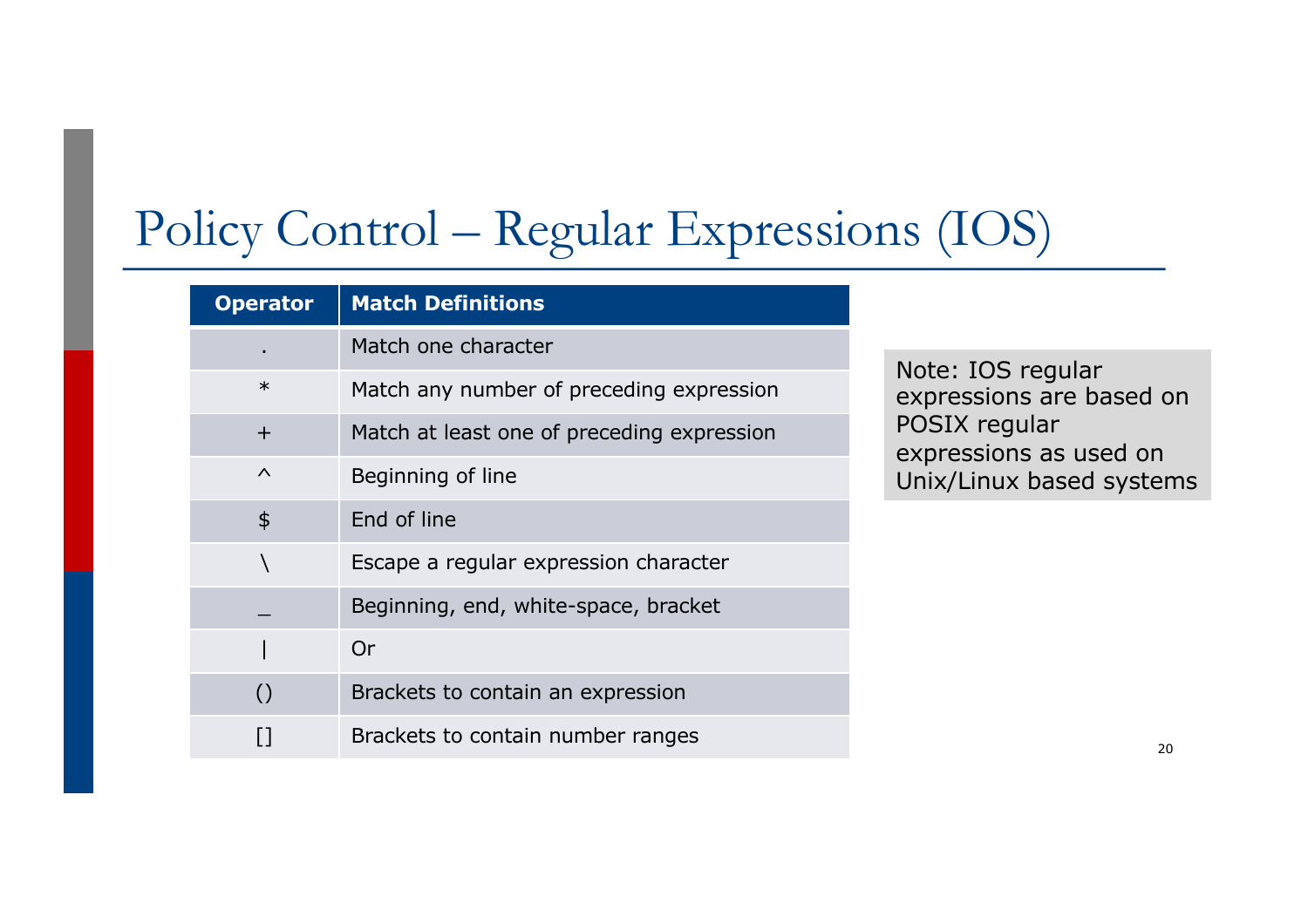# Policy Control – Regular Expressions (JunOS)

- p Juniper AS regular expressions are quite similar to IOS except that the entire AS number comprises one term
	- It is not possible to reference individual characters within the AS number, which differs from the POSIX 1003.2 definitions as used in IOS
	- $\blacksquare$  This means:
		- $\Box$  The [] operator works in a different way
		- <sup>p</sup> Some operators have different meanings
		- <sup>p</sup> There are some extra operators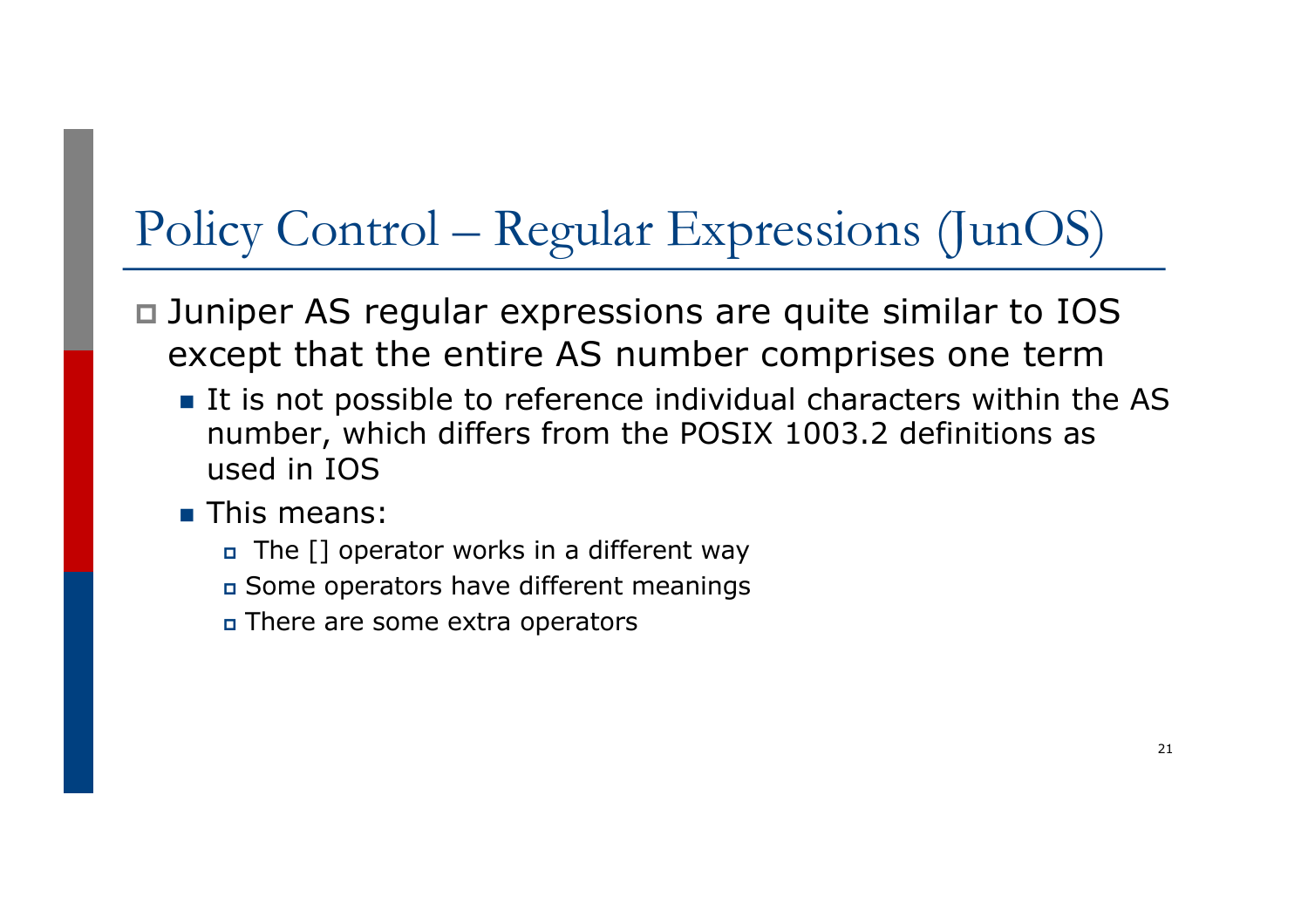# Policy Control – Regular Expressions (JunOS)

| <b>Operator</b>       | <b>Match Definition</b>                                                                                               |
|-----------------------|-----------------------------------------------------------------------------------------------------------------------|
| ${m,n}$               | At least $m$ and no more than $n$ repetitions of the term. $n$ must be greater than $m$ .                             |
| $\{m\}$               | Exactly <i>m</i> repetitions of a term                                                                                |
| $\{m,\}$              | m or more repetitions of a term                                                                                       |
| $\overline{?}$        | Zero or one repetition of a term, equivalent to $\{0,1\}$                                                             |
| n                     | Set of AS numbers (rather than individual digits)                                                                     |
| $\boldsymbol{\wedge}$ | Character at the start of the regex. This is implicit as all regexes must match the<br>entire AS path so isn't needed |
| \$                    | Character at the end of the regex. This is also implicit and isn't needed                                             |
|                       | Underscore is not used in JunOS AS regexes since each term is an AS                                                   |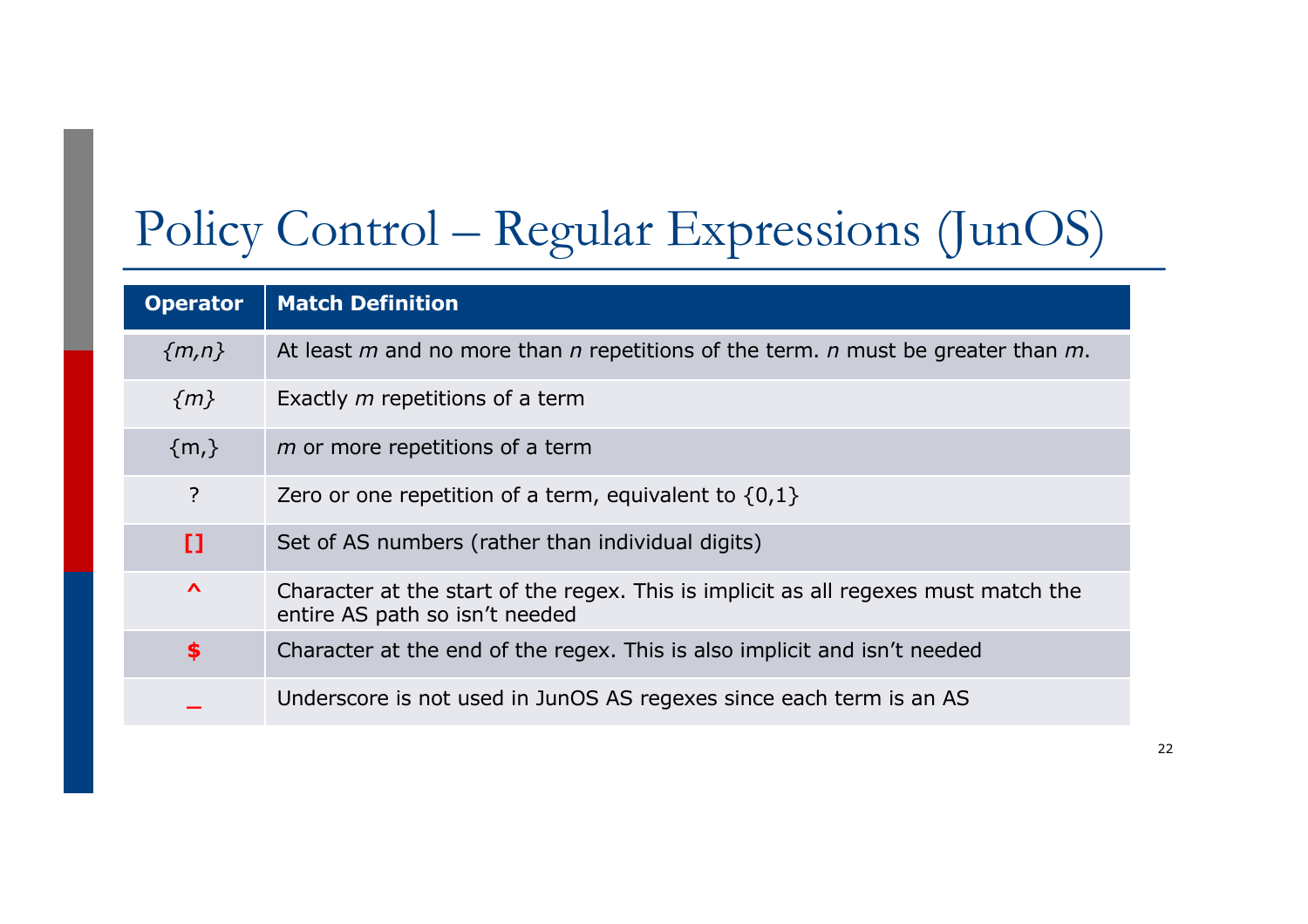# Policy Control – Regular Expressions (IOS)

| <b>Expression</b>  | <b>Match Definitions</b>                                     |
|--------------------|--------------------------------------------------------------|
| .∗.                | Match anything                                               |
| $+$                | Match at least one character                                 |
| $\mathcal{A}_{\$}$ | Match routes local to this AS                                |
| 1800\$             | Match routes originated by AS1800                            |
| $^{\wedge}1800$    | Match routes received from AS1800                            |
| 1800               | Match routes via AS1800                                      |
| 790 1800           | Match routes via AS1800 and then AS790                       |
| $(1800) +$         | Multiple AS1800 in sequence (used to match AS-PATH prepends) |
| $\sqrt{(65530)}$   | Match routes via AS65530 inside a BGP Confederation          |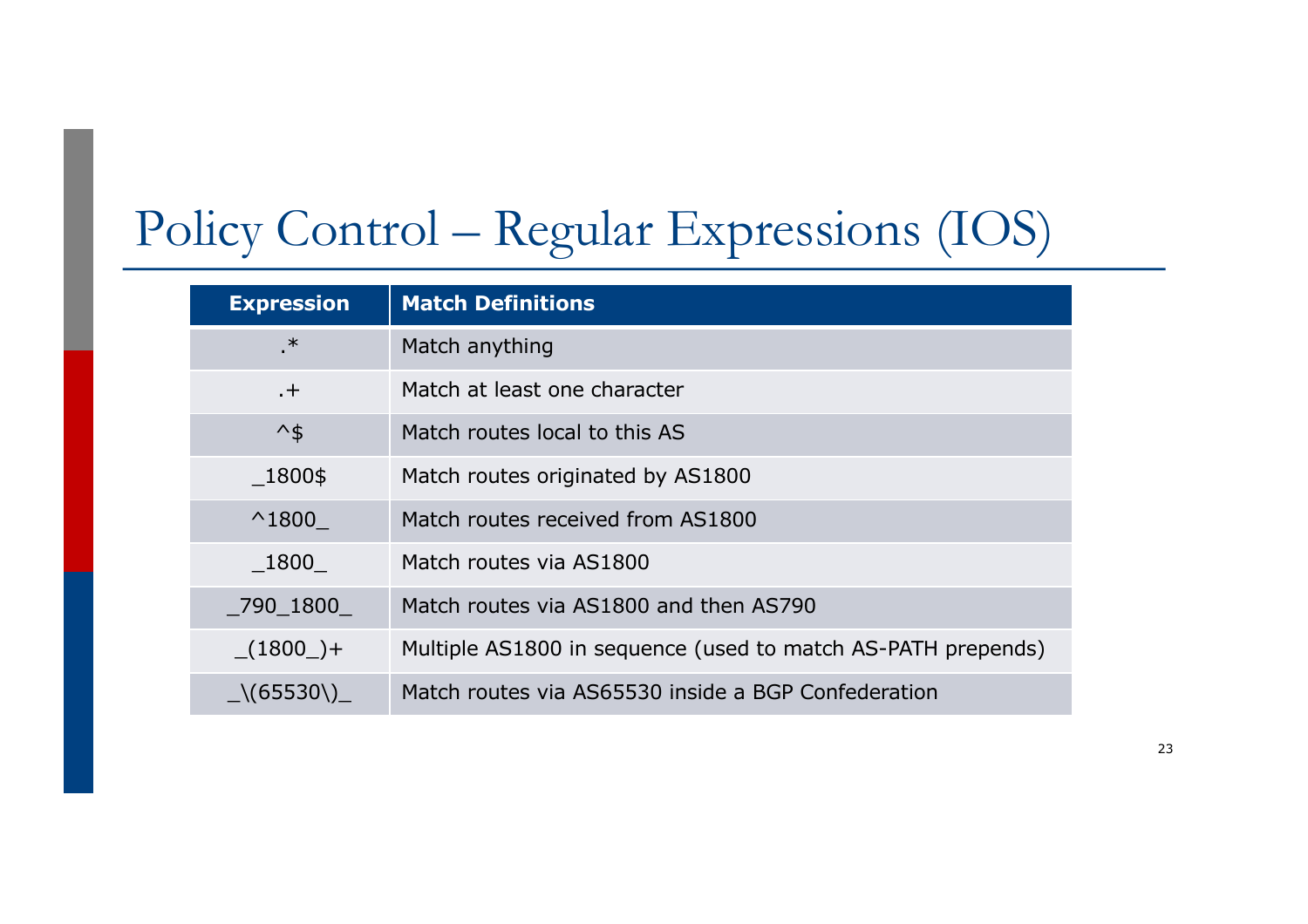# Policy Control – Regular Expressions (JunOS)

| <b>Expression</b>   | <b>Match Definitions</b>                                                              |
|---------------------|---------------------------------------------------------------------------------------|
| $\cdot$             | Match anything                                                                        |
| $+$                 | Match at least one character                                                          |
| $\binom{n}{\alpha}$ | Match routes local to this AS                                                         |
| $.* 1800$           | Match routes originated by AS1800                                                     |
| $1800$ .*           | Match routes received from AS1800                                                     |
| $.* 1800.*$         | Match routes via AS1800                                                               |
| $*7901800.*$        | Match routes via AS1800 and then AS790                                                |
| $.* 1800 + .*$      | Multiple AS1800 in sequence (used to match AS-PATH prepends)                          |
| $.* 65530.*$        | Match routes via AS65530 inside a BGP Confederation $-$ no way to<br>match the $"$ (" |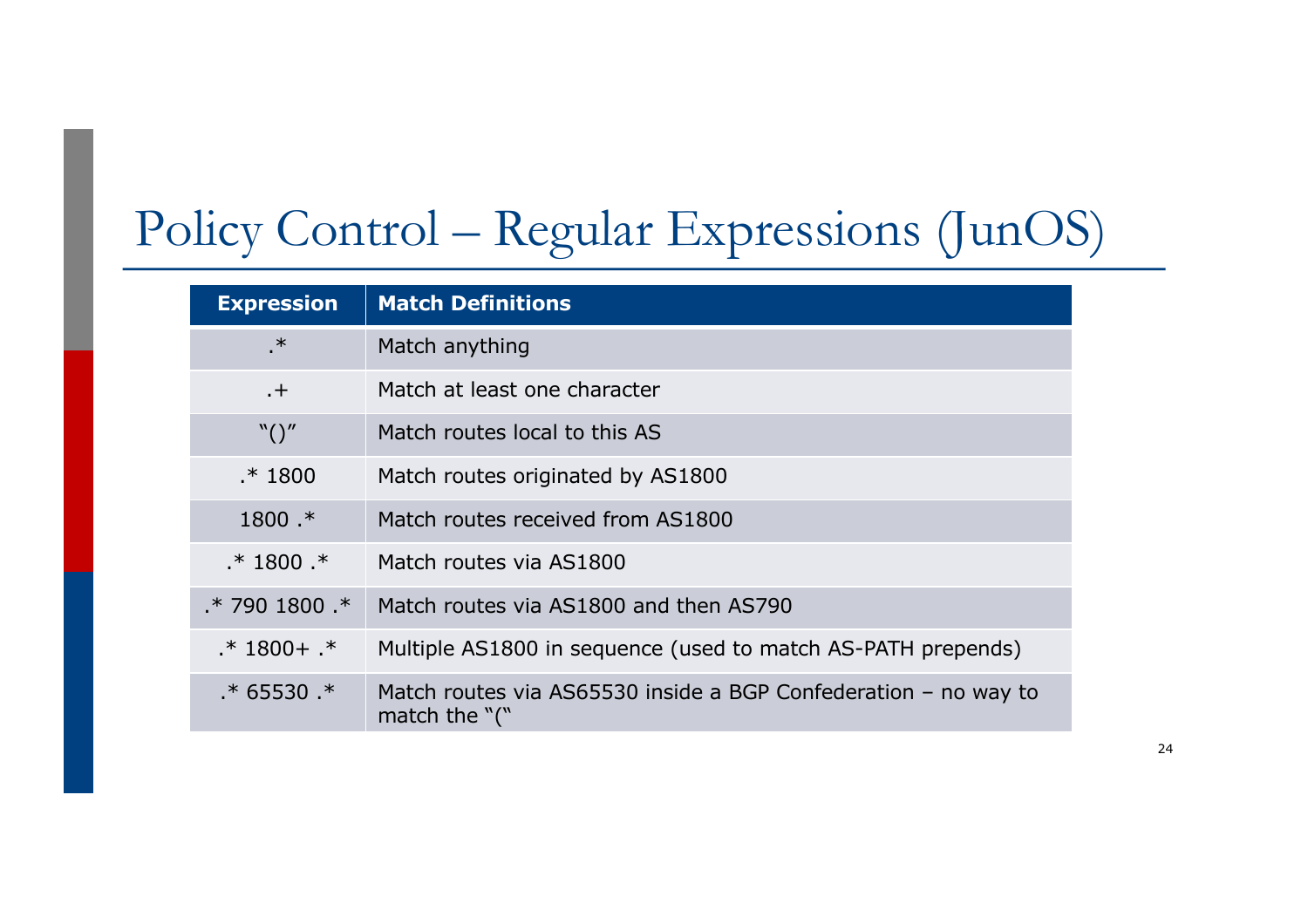# Policy Control – Regular Expressions (IOS)

| <b>Expression</b>                               | <b>Match Definitions</b>                                       |
|-------------------------------------------------|----------------------------------------------------------------|
| $\wedge$ [0-9]+\$                               | Match AS_PATH length of one                                    |
| $\wedge$ [0-9]+_[0-9]+\$                        | Match AS_PATH length of two                                    |
| $\binom{6-9}{1}$ (0-9) + \$                     | Match AS_PATH length of one or two                             |
| $\wedge$ [0-9]* [0-9]*\$                        | Match AS_PATH length of one or two (will also match zero)      |
| $\bigcap_{10-9}$ + $\big[0-9$ + $\big[0-9$ + \$ | Match AS_PATH length of three                                  |
| (701 1800)                                      | Match anything which has gone through either AS701 or AS1800   |
| $1849($ $+$ $12163$ \$                          | Match anything of origin AS12163 and has passed through AS1849 |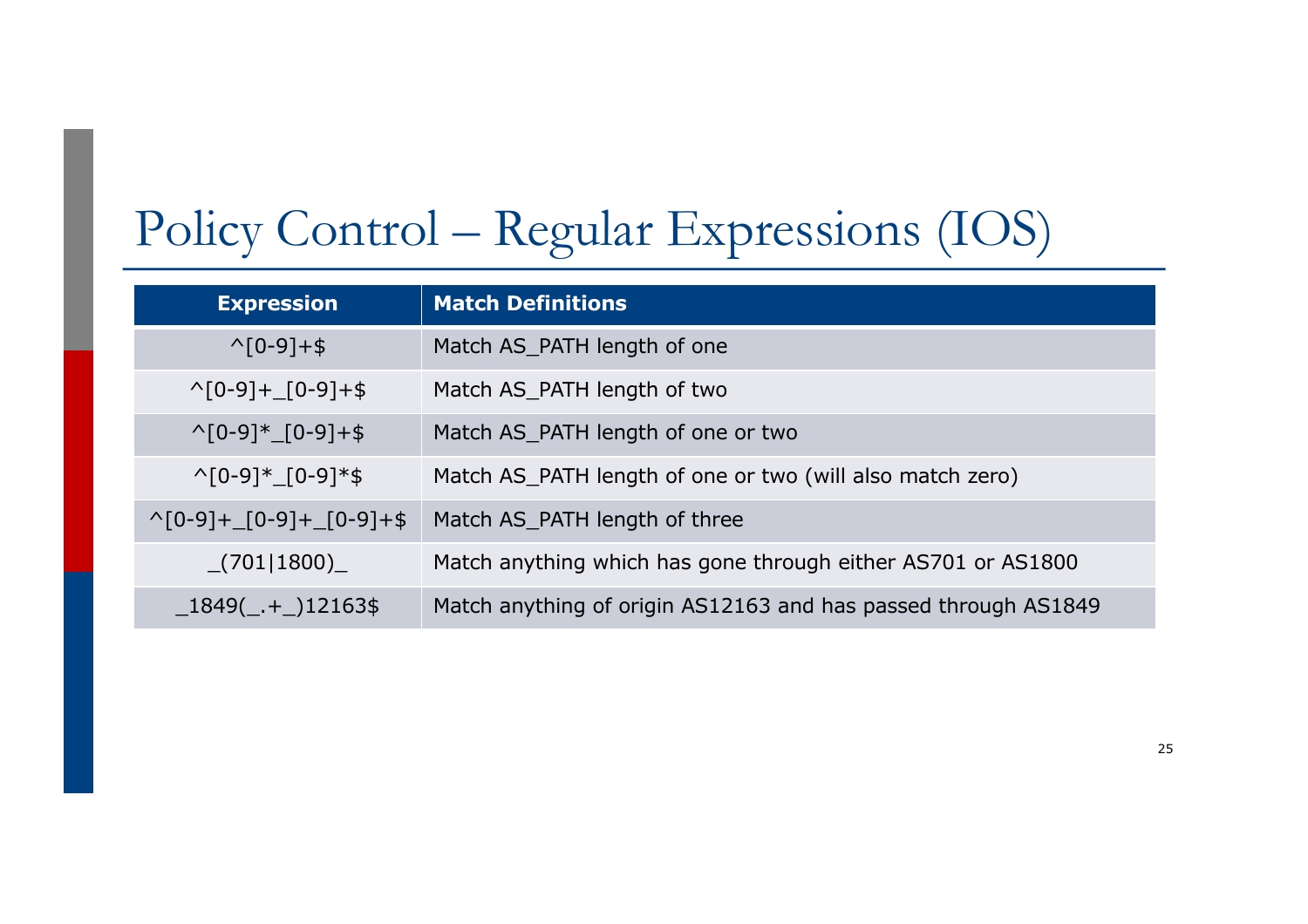# Policy Control – Regular Expressions (JunOS)

| <b>Expression</b>    | <b>Match Definitions</b>                                       |
|----------------------|----------------------------------------------------------------|
| ٠                    | Match AS_PATH length of one                                    |
| $\sim$ $\sim$        | Match AS_PATH length of two                                    |
| $\cdot$ ? $\cdot$    | Match AS_PATH length of one or two                             |
| .3.7                 | Match AS_PATH length of one or two (will also match zero)      |
| $\sim$ $\sim$ $\sim$ | Match AS_PATH length of three                                  |
| $.* (701 1800).*$    | Match anything which has gone through either AS701 or AS1800   |
| $* 1849 * 12163$     | Match anything of origin AS12163 and has passed through AS1849 |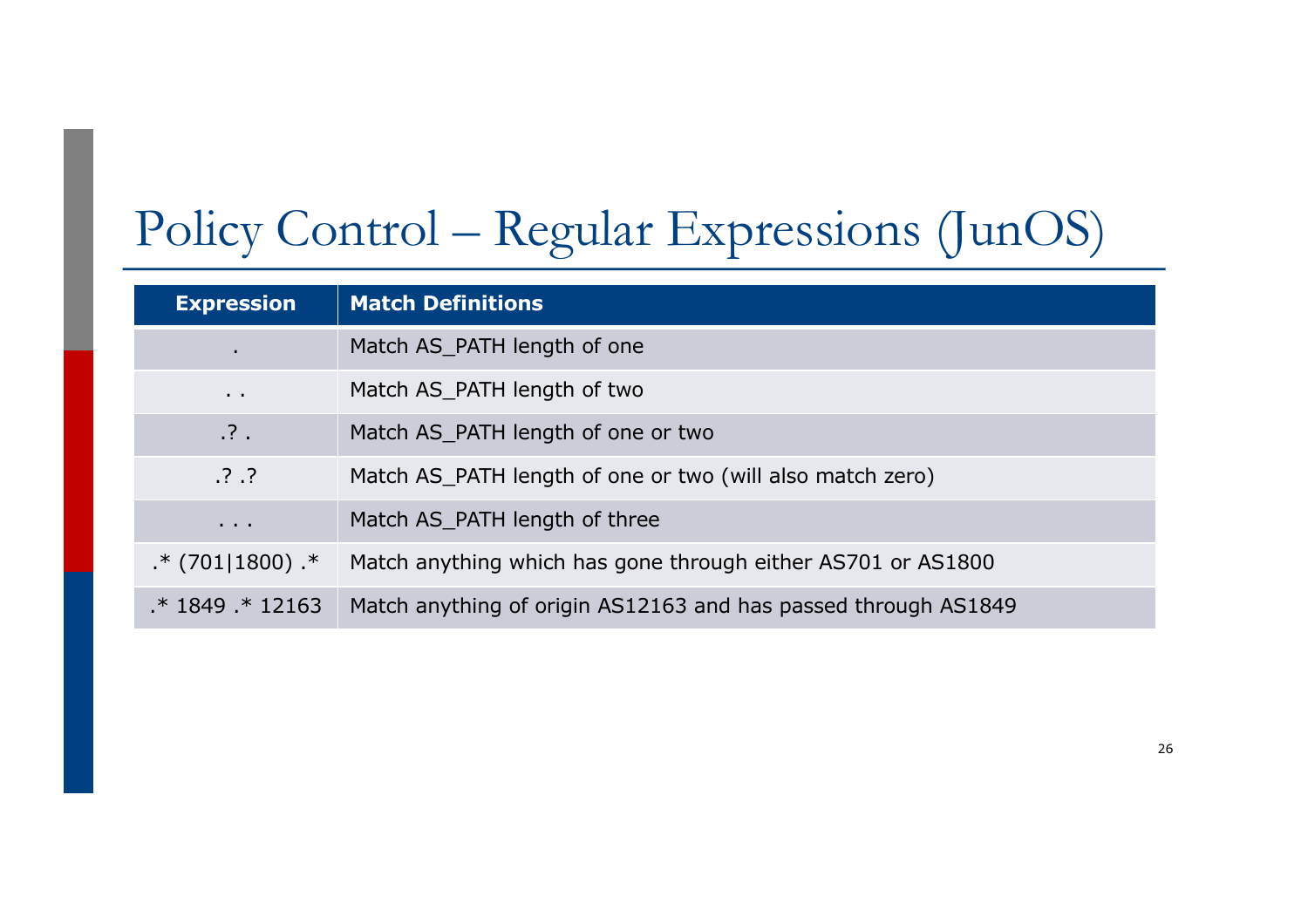# Policy Control – Cisco's Route Maps

- p A route-map is like a "programme" for IOS
- p Has "line" numbers, like programmes
- p Each line is a separate condition/action
- **n** Concept is basically:

if *match* then do *expression* and exit else

if *match* then do *expression* and exit else etc

p Route-map "continue" lets ISPs apply multiple conditions and actions in one route-map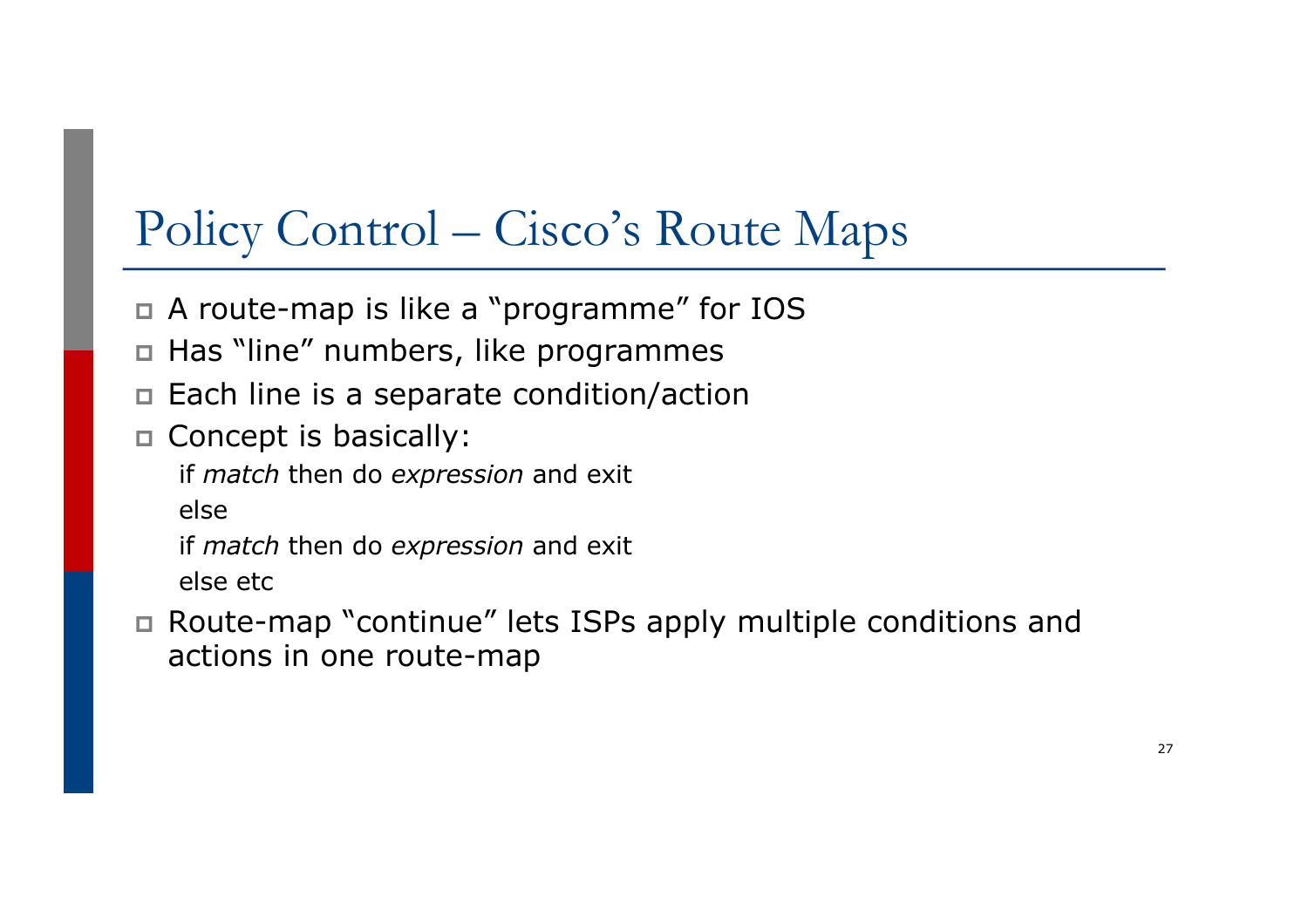# Policy Control – JunOS Policy Framework

- p The same general framework is used on Juniper for routing policy as well as firewall filtering
- p Like Cisco IOS route-maps there are three components
	- **n** Match condition that select advertisements
	- **n** Actions performed if the criteria match
	- A term is the actual line/statement that contain the match conditions and actions – there can be many **term**s
		- <sup>p</sup> Unlike IOS they are not numbered
		- <sup>p</sup> The **term** does not define a "default action" as there isn't a "permit" or a "deny" in the **term** line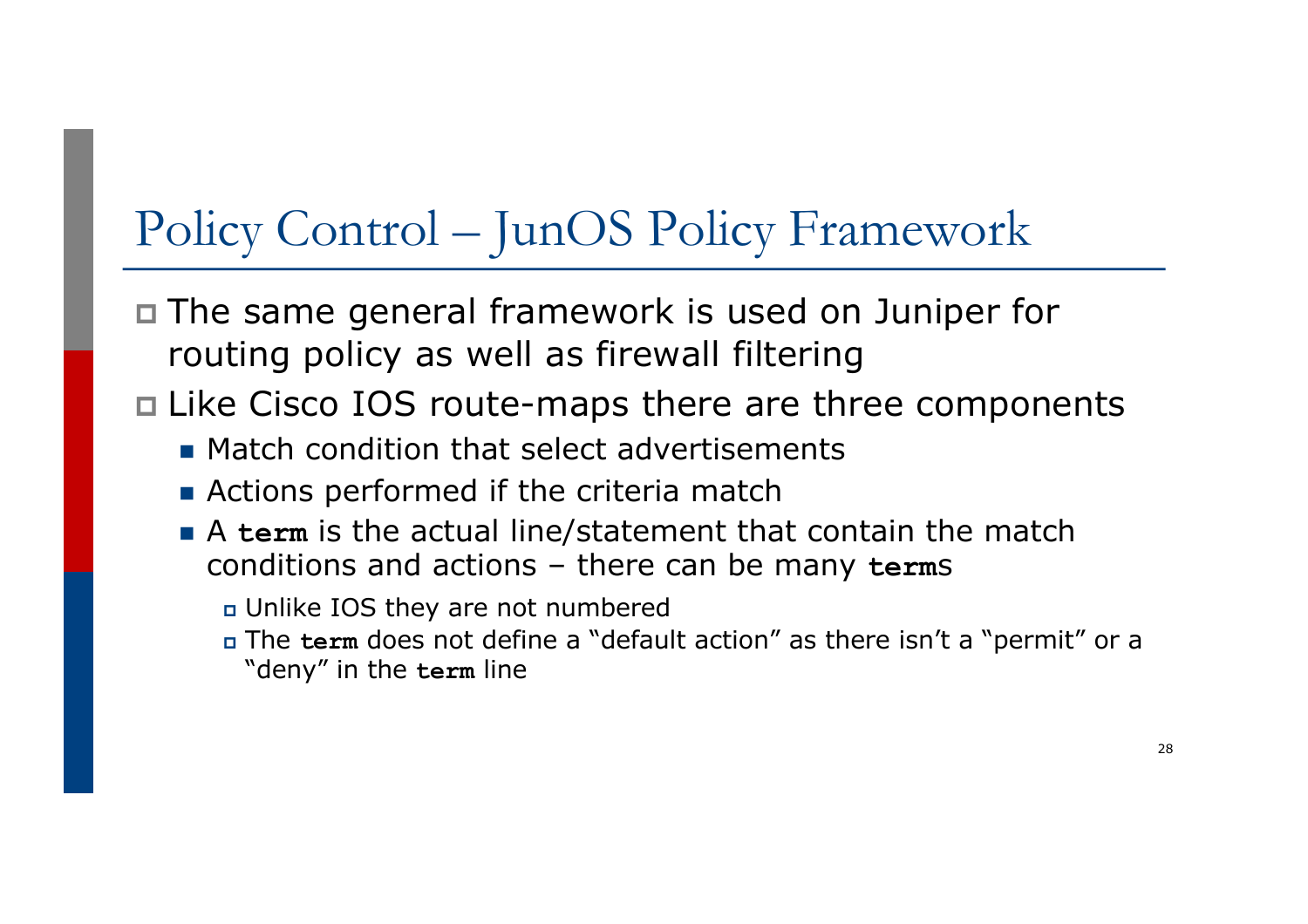- p Lines can have multiple set statements
	- **n** All set statements are implemented

```
route-map SAMPLE permit 10
 set community 300:1
set local-preference 120
!
```
p Lines can have multiple match statements

**n** All conditions must match

```
route-map SAMPLE permit 10
match community MY-COMMUNITY
match ip address prefix-list MY-LIST
 set local-preference 300
!
```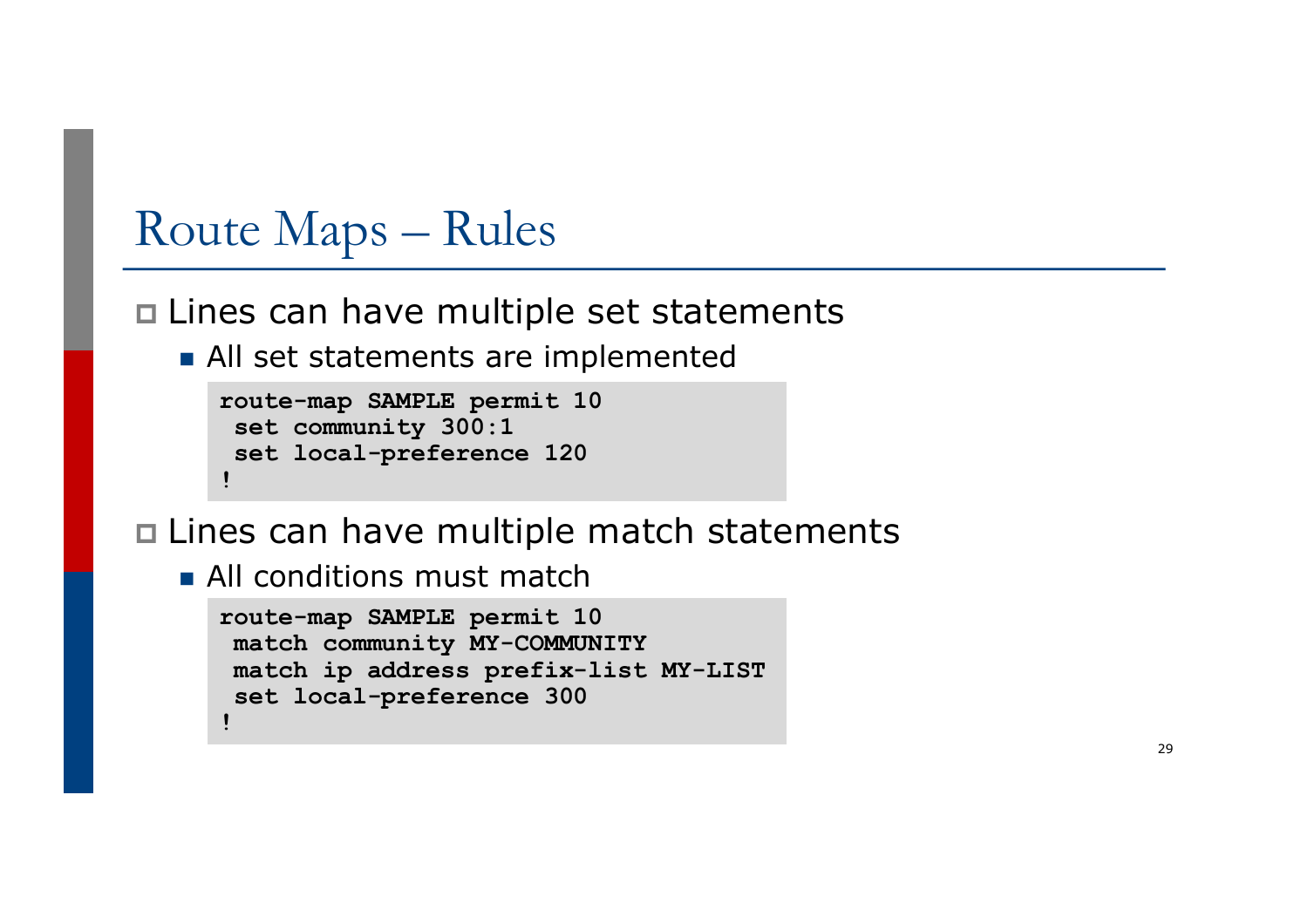#### p A match statement can have multiple commands

**n** At least one command must match

```
route-map SAMPLE permit 10
match ip address prefix-list MY-LIST OTHER-LIST
set community 300:10
!
```
p Route-map with only a match statement

**n** Only prefixes matching go through, the rest are dropped

```
route-map SAMPLE permit 10
match ip address prefix-list MY-LIST
!
```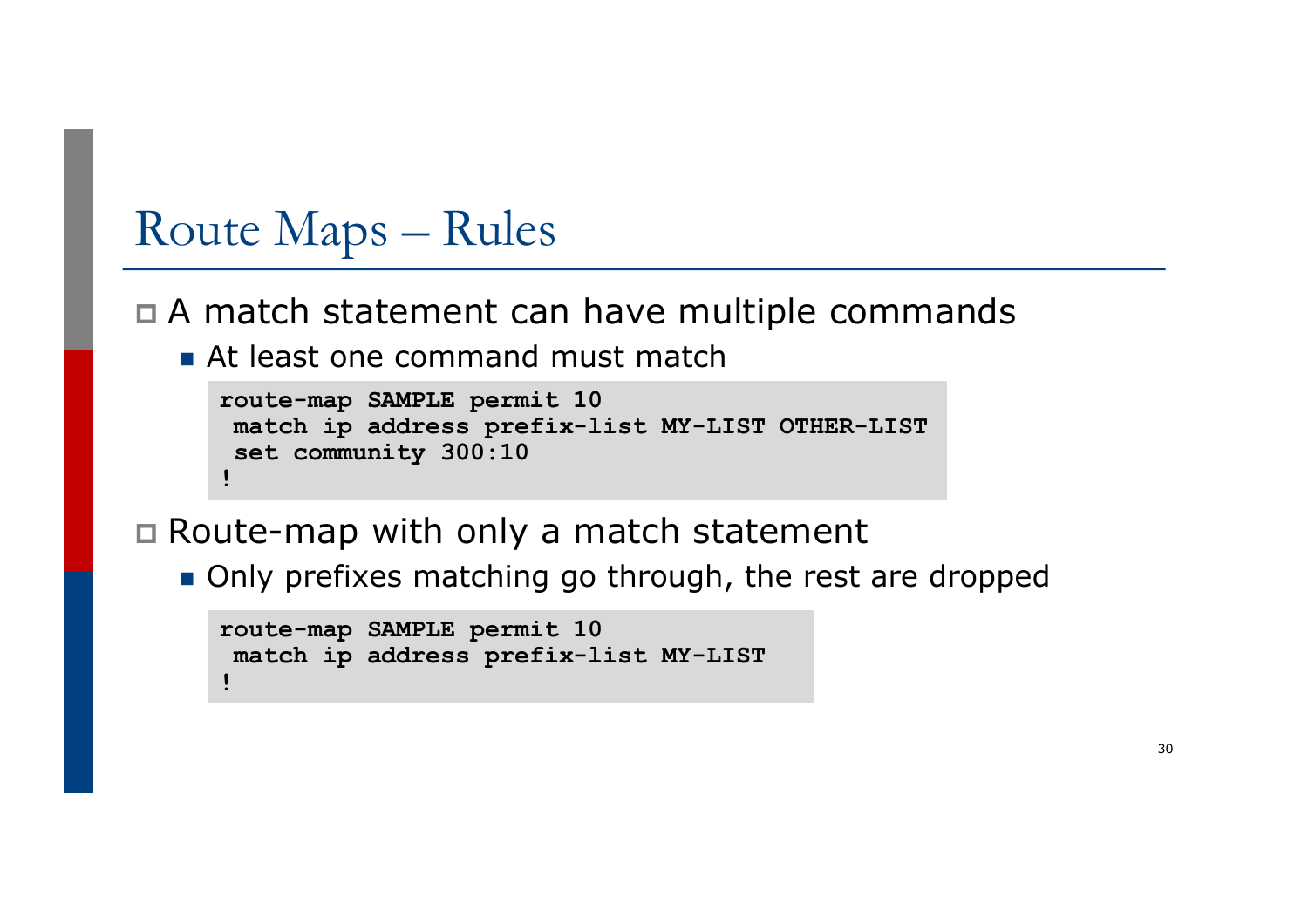p Line with only a set statement

- **All prefixes are matched and set**
- **n** Any following lines are ignored

```
route-map SAMPLE permit 10
 set local-preference 120
!
route-map SAMPLE permit 20
remark This line is ignored
 set community 300:5
!
```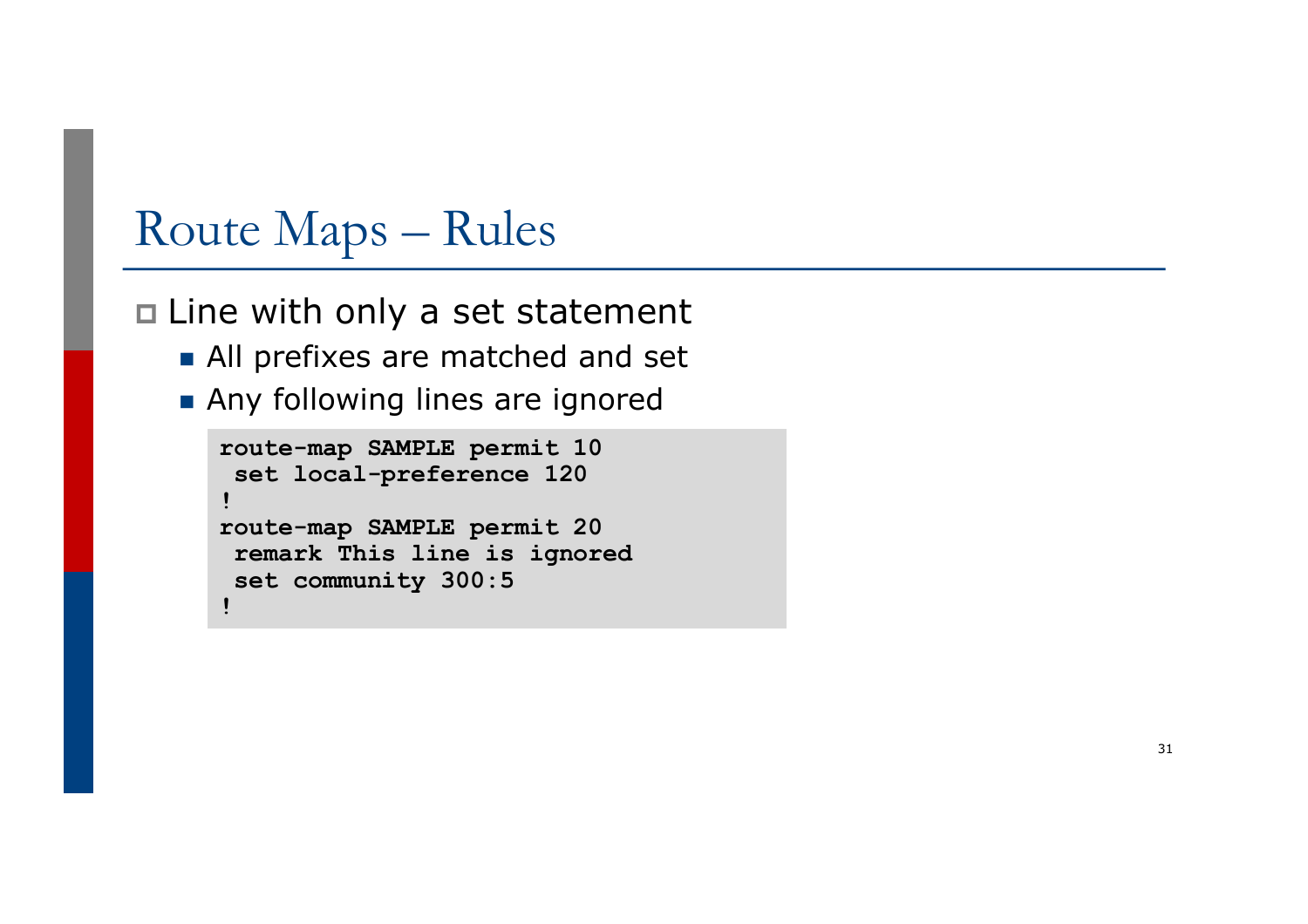p Line with a match/set statement and no following lines

**n** Only prefixes matching the condition are set, the rest are dropped

```
route-map SAMPLE permit 10
match ip address prefix-list MY-LIST
set local-preference 120
!
```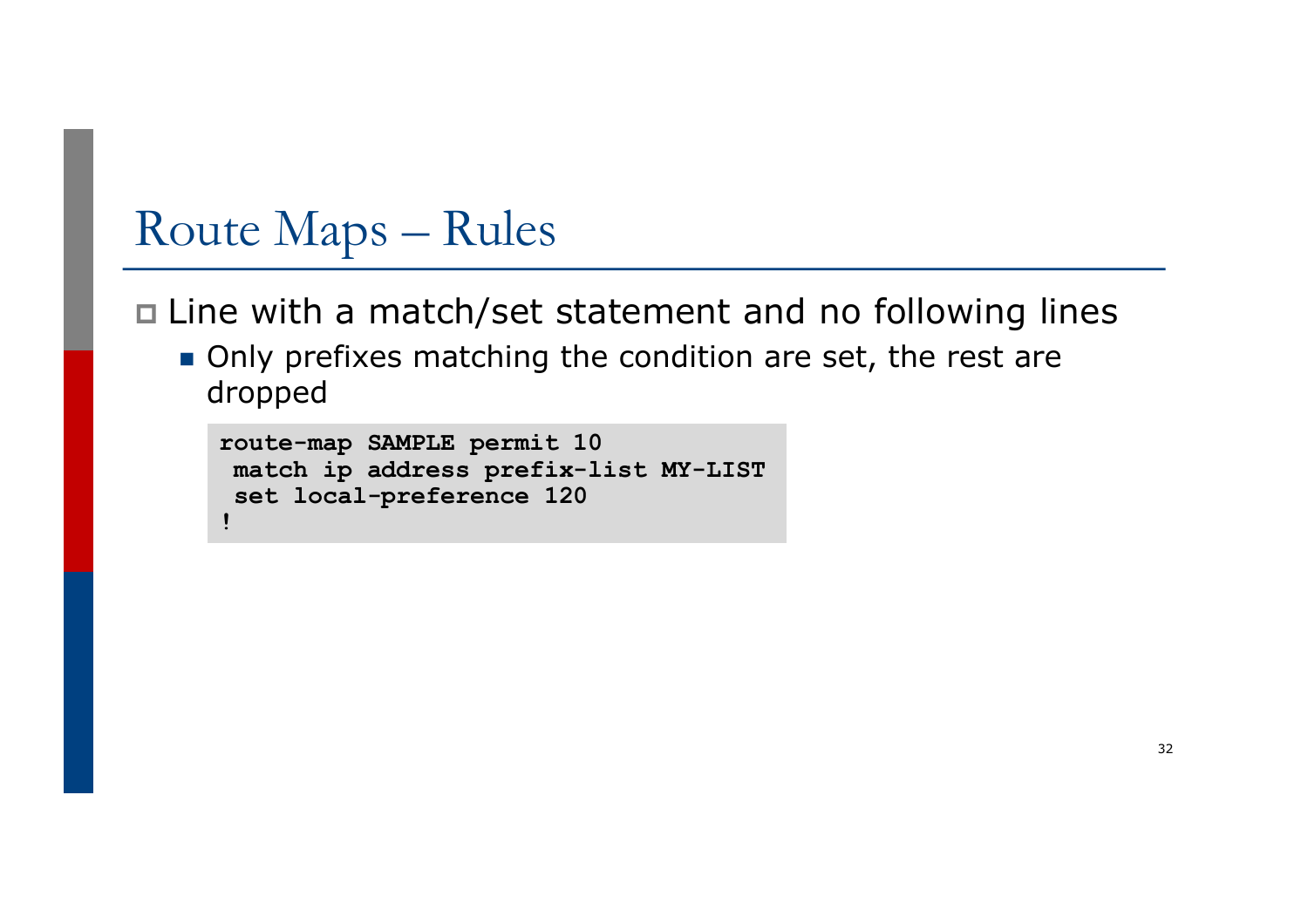### Route Maps – Caveats

#### p Example

**n** Omitting the third line below means that prefixes not matching list-one or list-two are dropped

```
route-map SAMPLE permit 10
match ip address prefix-list LIST-ONE
 set local-preference 120
!
route-map SAMPLE permit 20
match ip address prefix-list LIST-TWO
 set local-preference 80
!
route-map SAMPLE permit 30
 remark Don't forget this
!
```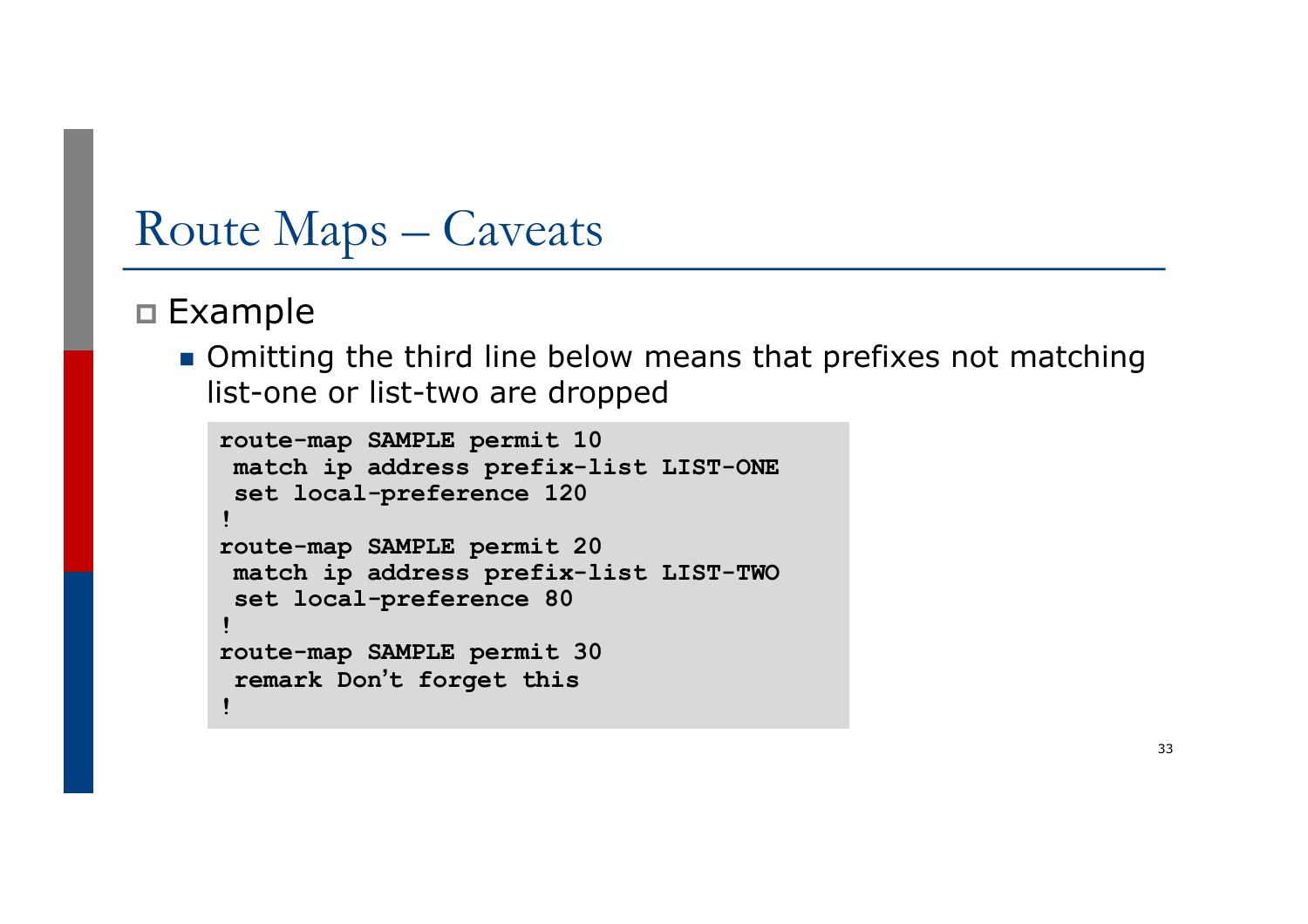# Route Maps – Matching prefixes

#### p Example Configuration:

```
router bgp 100
 address
-family ipv4
  neighbor 102.10.1.2 route
-map INFILTER in
!
route
-map INFILTER permit 10
 match ip address prefix
-list HIGH
-PREF
 set local
-preference 120
!
route
-map INFILTER permit 20
 match ip address prefix
-list LOW
-PREF
 set local
-preference 80
!
ip prefix
-list HIGH
-PREF permit 10.0.0.0/8
ip prefix
-list LOW
-PREF permit 20.0.0.0/8
```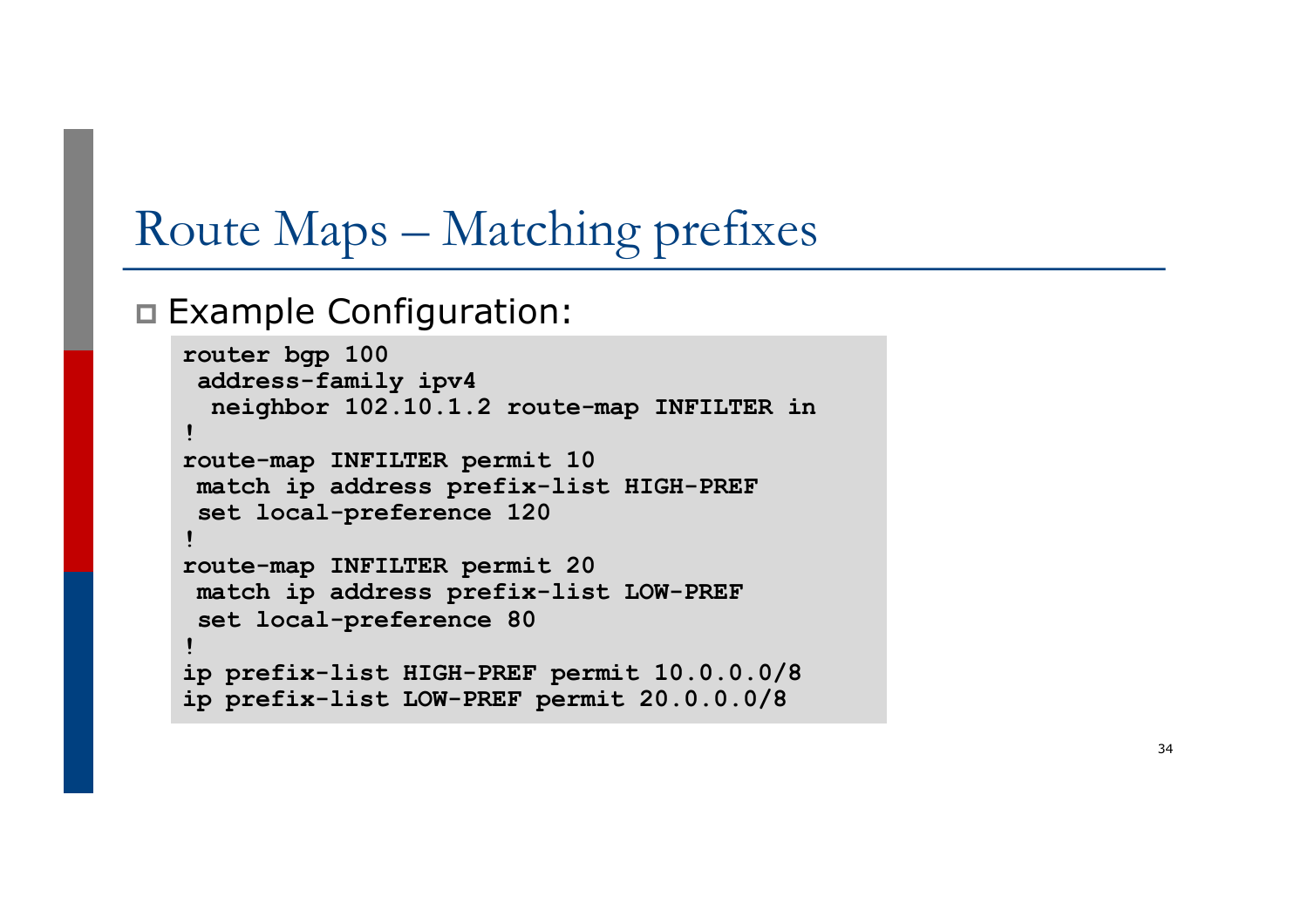# Route Maps – Matching prefixes

#### p Commentary:

- **n** If address matches HIGH-PREF set local-pref 120, and then exit
- Otherwise if address matches LOW-PREF, set local-pref 80, and then exit
- No other condition, so all other prefixes are dropped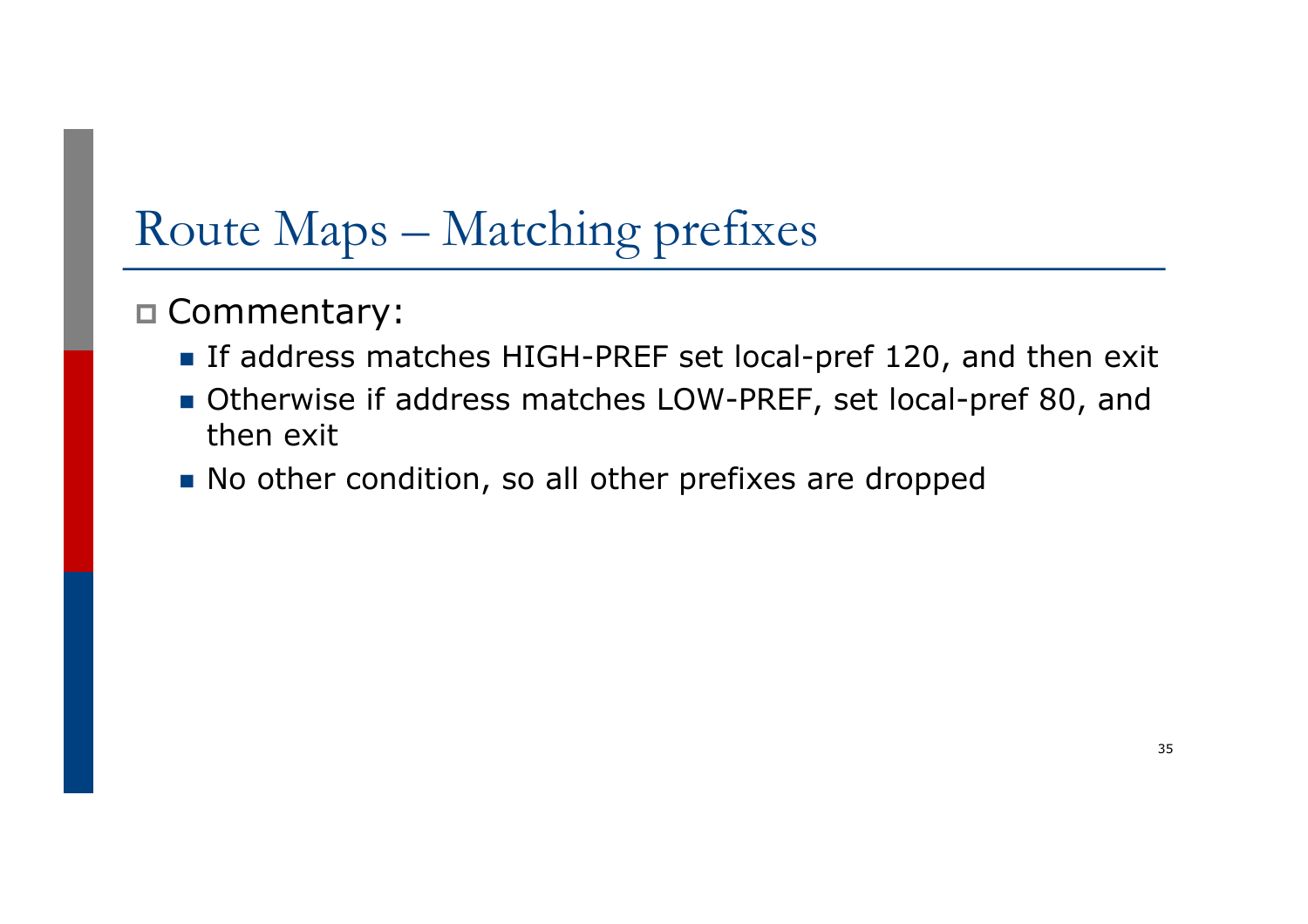## Route Maps – AS-PATH filtering

#### p Example Configuration

```
router bgp 100
address-family ipv4
 neighbor 102.10.1.2 remote-as 200
 neighbor 102.10.1.2 route-map FILTER-ON-ASPATH in
!
route-map FILTER-ON-ASPATH permit 10
match as-path 1
set local-preference 80
!
route-map FILTER-ON-ASPATH permit 20
match as-path 2 
set local-preference 200
!
ip as-path access-list 1 permit _150$
ip as-path access-list 2 permit _210_
```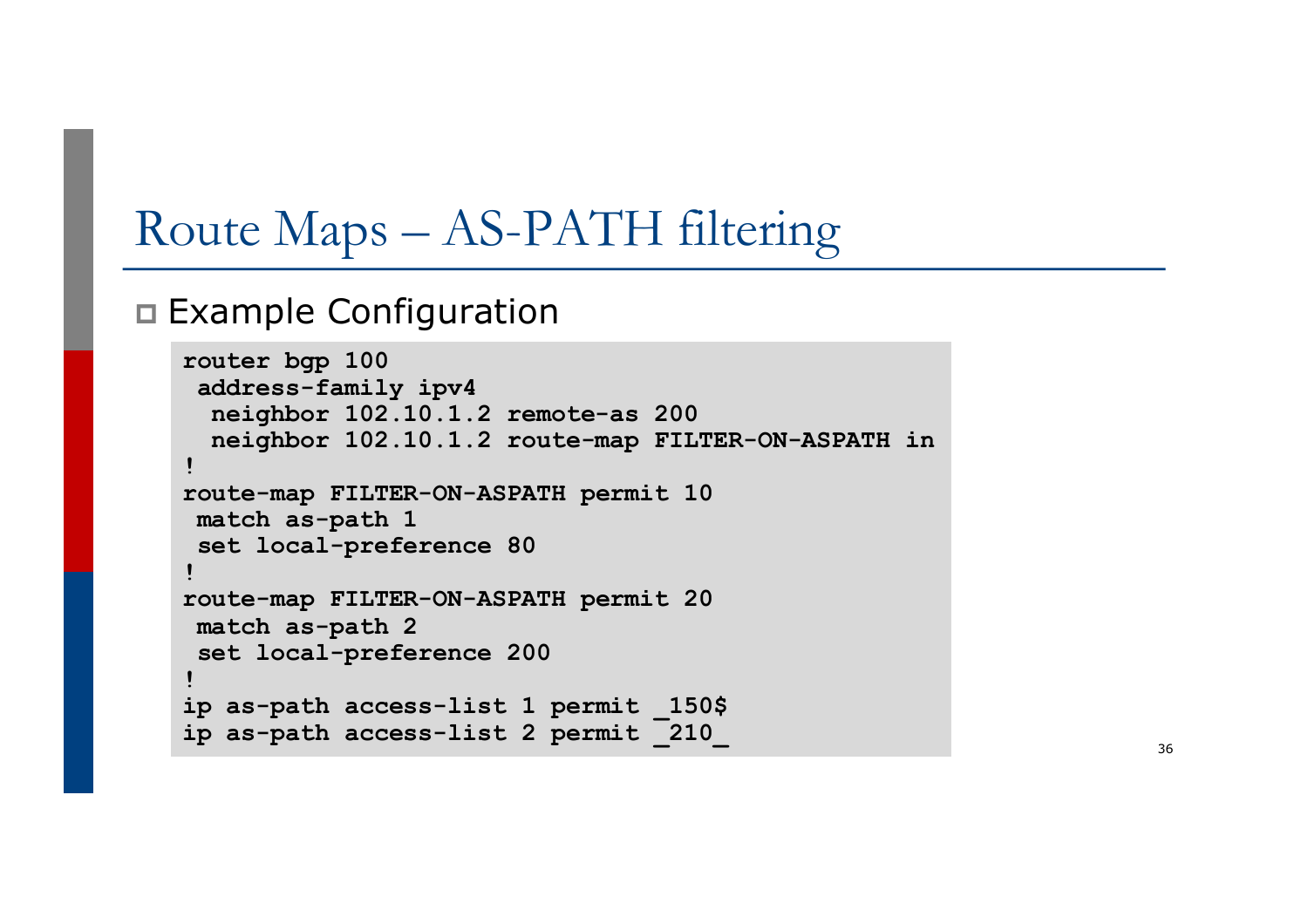# Route Maps – AS-PATH filtering

- p Commentary:
	- **n** If prefix originated from AS150, then set local-pref to 80, and exit
	- **n** Otherwise if prefix transited AS210 (ie AS210 appears in the path), then set local-pref to 200, and exit
	- No other condition, so all other prefixes are dropped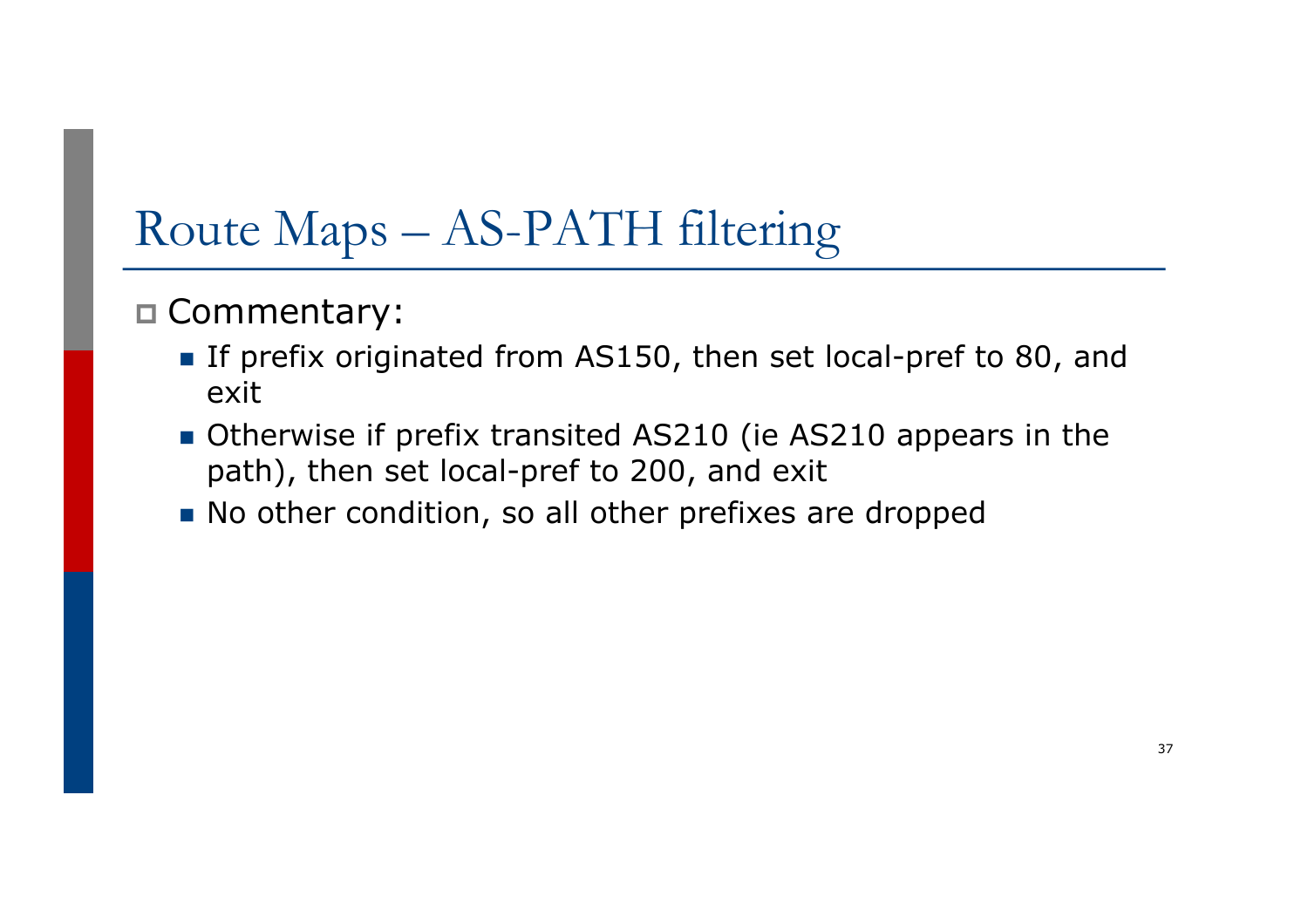# Route Maps – AS-PATH prepends

p Example configuration of AS-PATH prepend

```
\mathbf{r}_{\text{max}}router bgp 100
 address-family ipv4
  network 105.7.0.0 mask 255.255.0.0
  neighbor 102.10.1.2 remote-as 300
  neighbor 102.10.1.2 route-map SETPATH out
!
route-map SETPATH permit 10
 set as-path prepend 100 100
!
```
p Use your **own** AS number when prepending

- Otherwise BGP loop detection may cause disconnects
- Deliberate insertion of other ASNs is called "AS PATH poisoning"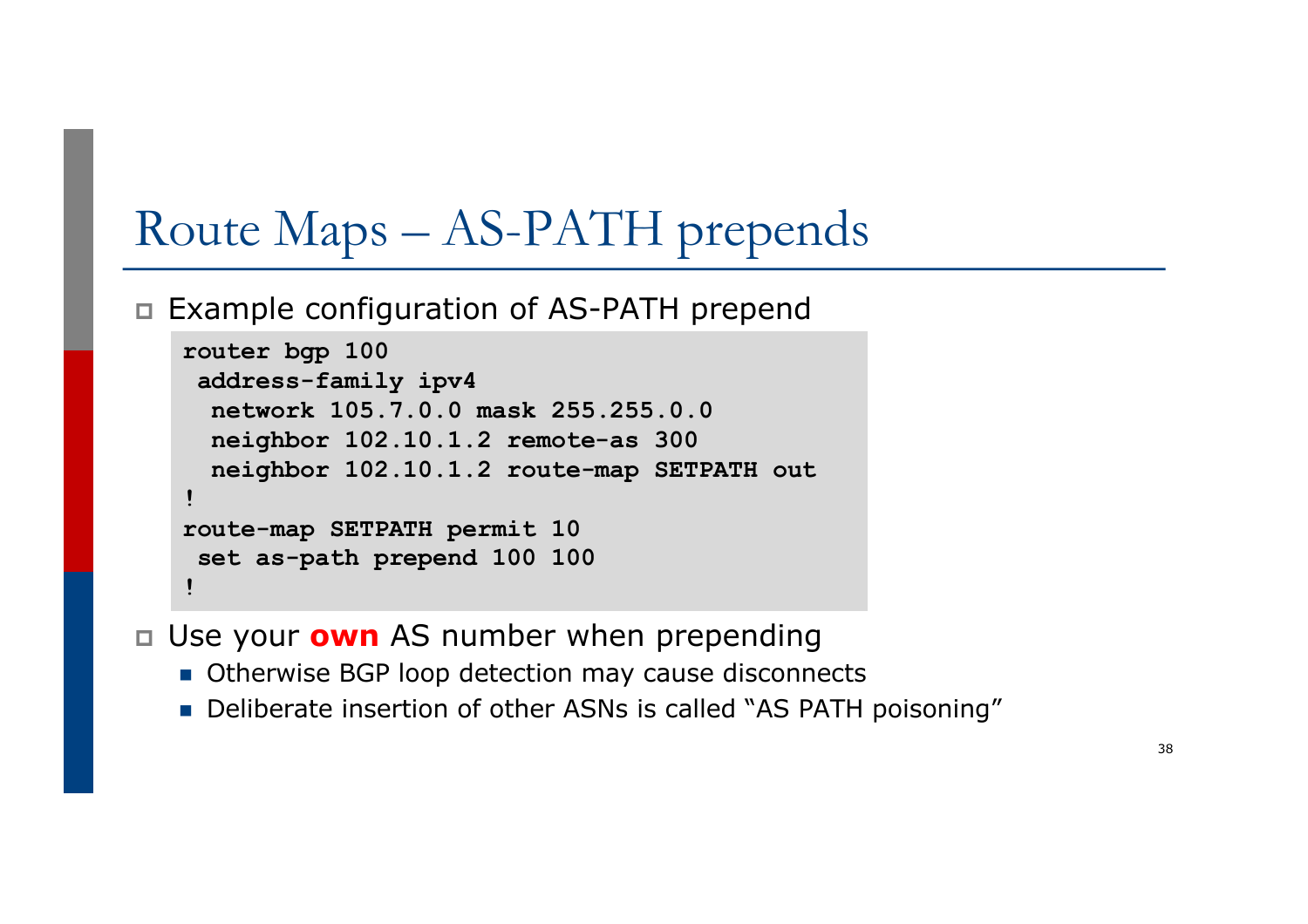## Route Maps – Matching Communities

p Example Configuration

```
router bgp 100
address-family ipv4
 neighbor 102.10.1.2 remote-as 200
 neighbor 102.10.1.2 route-map FILTER-ON-COMMUNITY in
!
route-map FILTER-ON-COMMUNITY permit 10
match community MY1
set local-preference 50
!
route-map FILTER-ON-COMMUNITY permit 20
match community MY2 exact-match
set local-preference 200
!
ip community-list standard MY1 permit 150:3 200:5
ip community-list standard MY2 permit 88:6
```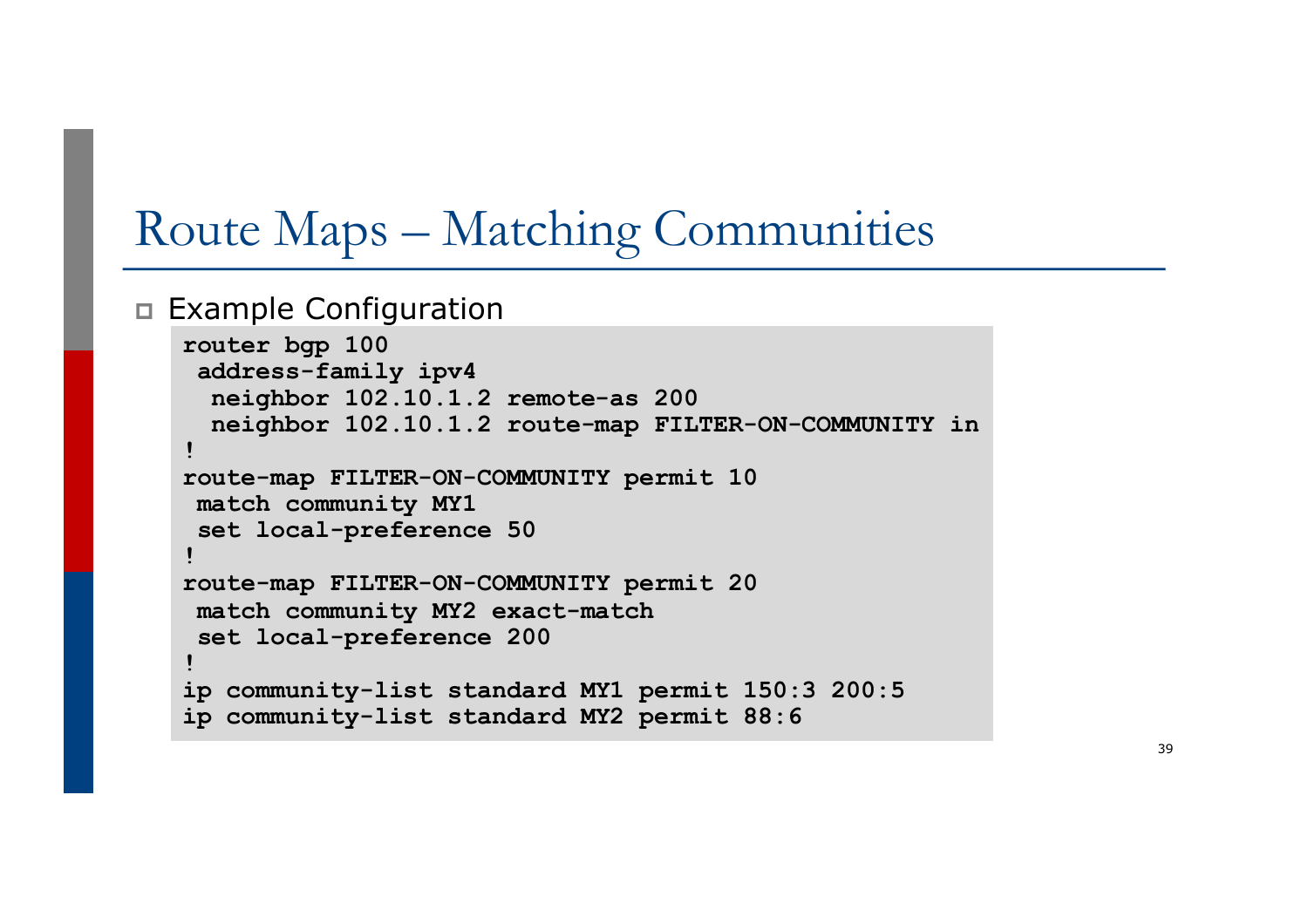# Route Maps – Matching Communities

- p Commentary:
	- **n** If prefix belongs to communities 150:3 AND 200:5, then set local-pref to 50, and exit
	- Otherwise if prefix belongs to ONLY community 88:6, then set local-pref to 200, and exit
	- No other condition, so all other prefixes are dropped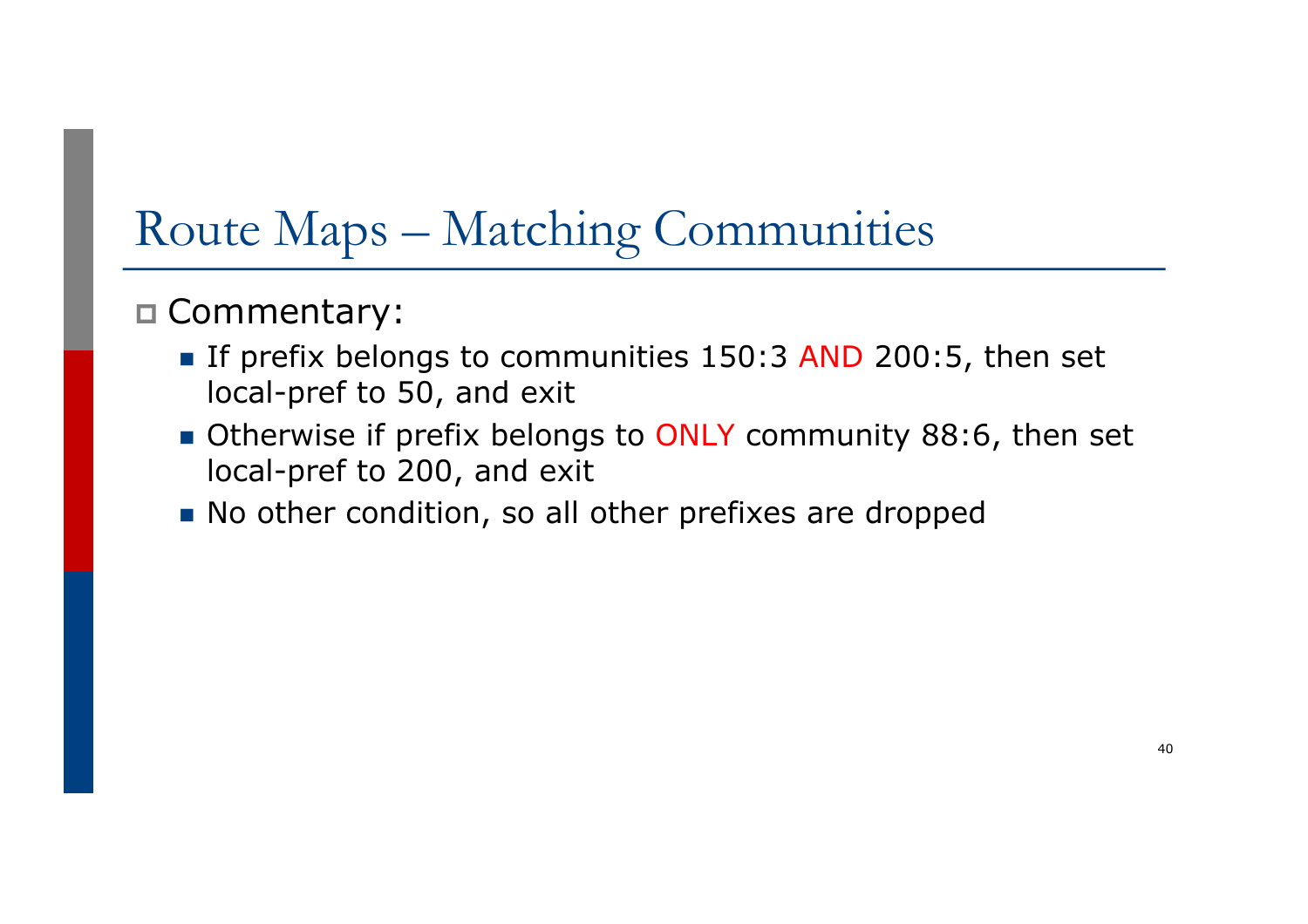# Community-List Processing

p Note:

**Notal multiple values are configured in the same community list** statement, a logical AND condition is created. All community values must match to satisfy an AND condition

```
ip community-list standard MY1 permit 150:3 200:5
```
**Notal multiple values are configured in separate community list** statements, a logical OR condition is created. The first list that matches a condition is processed

```
ip community-list standard MY1 permit 150:3
ip community-list standard MY1 permit 200:5
```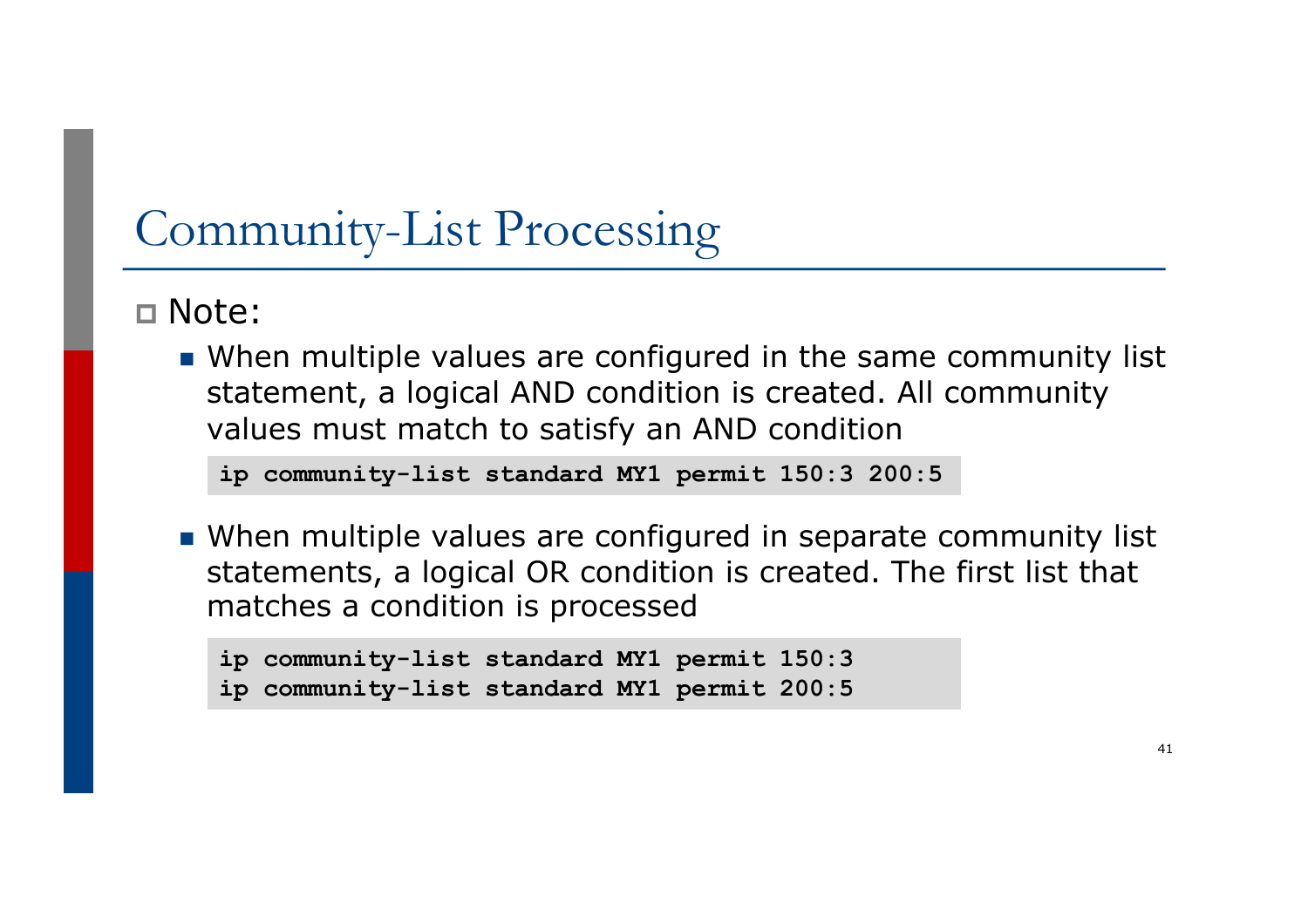# Route Maps – Setting Communities

#### p Example Configuration

```
router bgp 100
address-family ipv4
 network 105.7.0.0 mask 255.255.0.0
 neighbor 102.10.1.1 remote-as 200
 neighbor 102.10.1.1 send-community
 neighbor 102.10.1.1 route-map SET-COMMUNITY out
!
route-map SET-COMMUNITY permit 10
match ip address prefix-list NO-ANNOUNCE
 set community no-export
!
route-map SET-COMMUNITY permit 20
match ip address prefix-list AGGREGATE
!
ip prefix-list NO-ANNOUNCE permit 105.7.0.0/16 ge 17
ip prefix-list AGGREGATE permit 105.7.0.0/16
```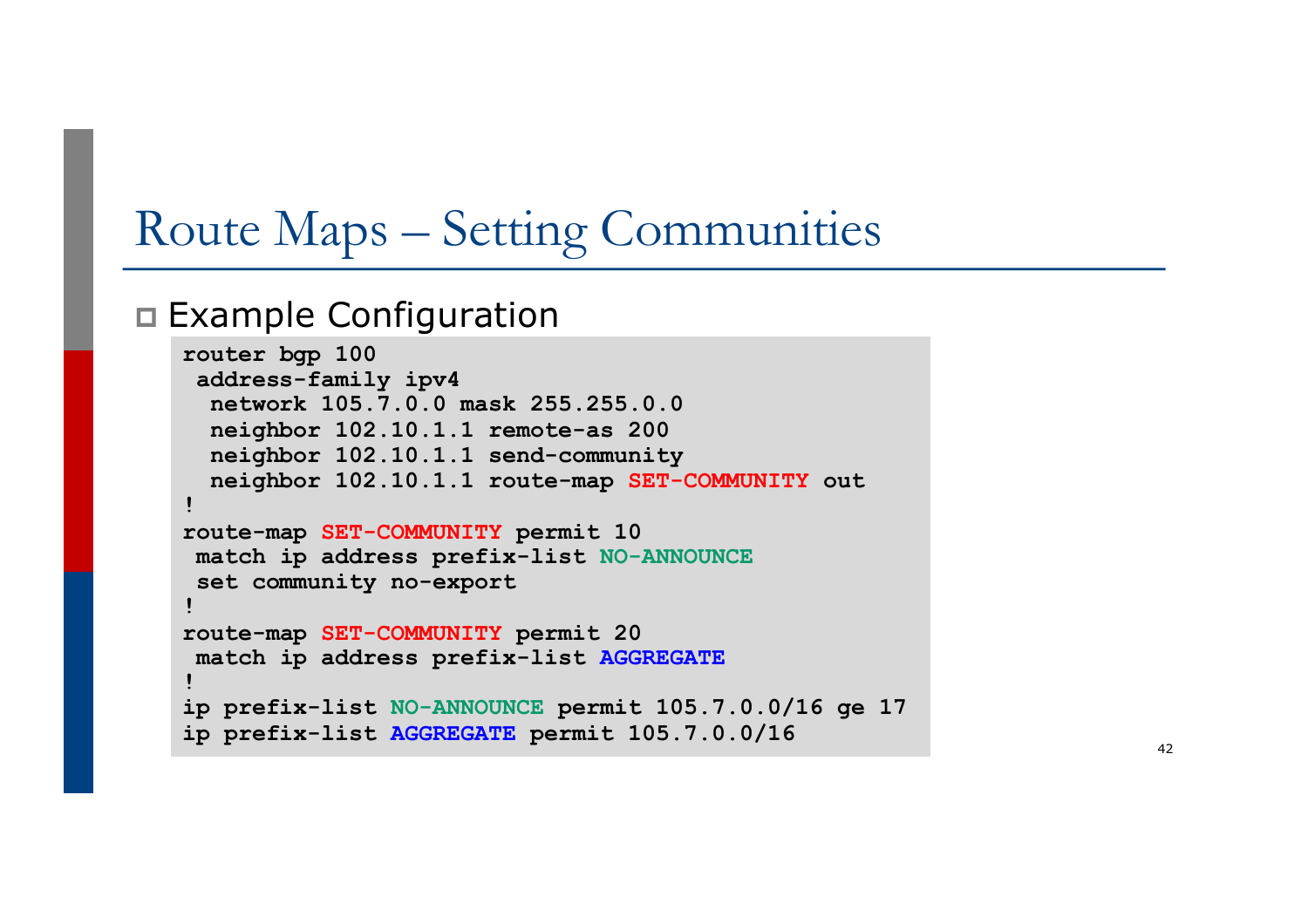## Route Map Continue

p Handling multiple conditions and actions in one route-map (for BGP neighbour relationships only)

```
route-map PEER-FILTER permit 10
match ip address prefix-list GROUP-ONE
continue 30
set metric 2000
!
route-map PEER-FILTER permit 20
match ip address prefix-list GROUP-TWO
set community no-export
!
route-map PEER-FILTER permit 30
match ip address prefix-list GROUP-THREE
set as-path prepend 100 100
!
```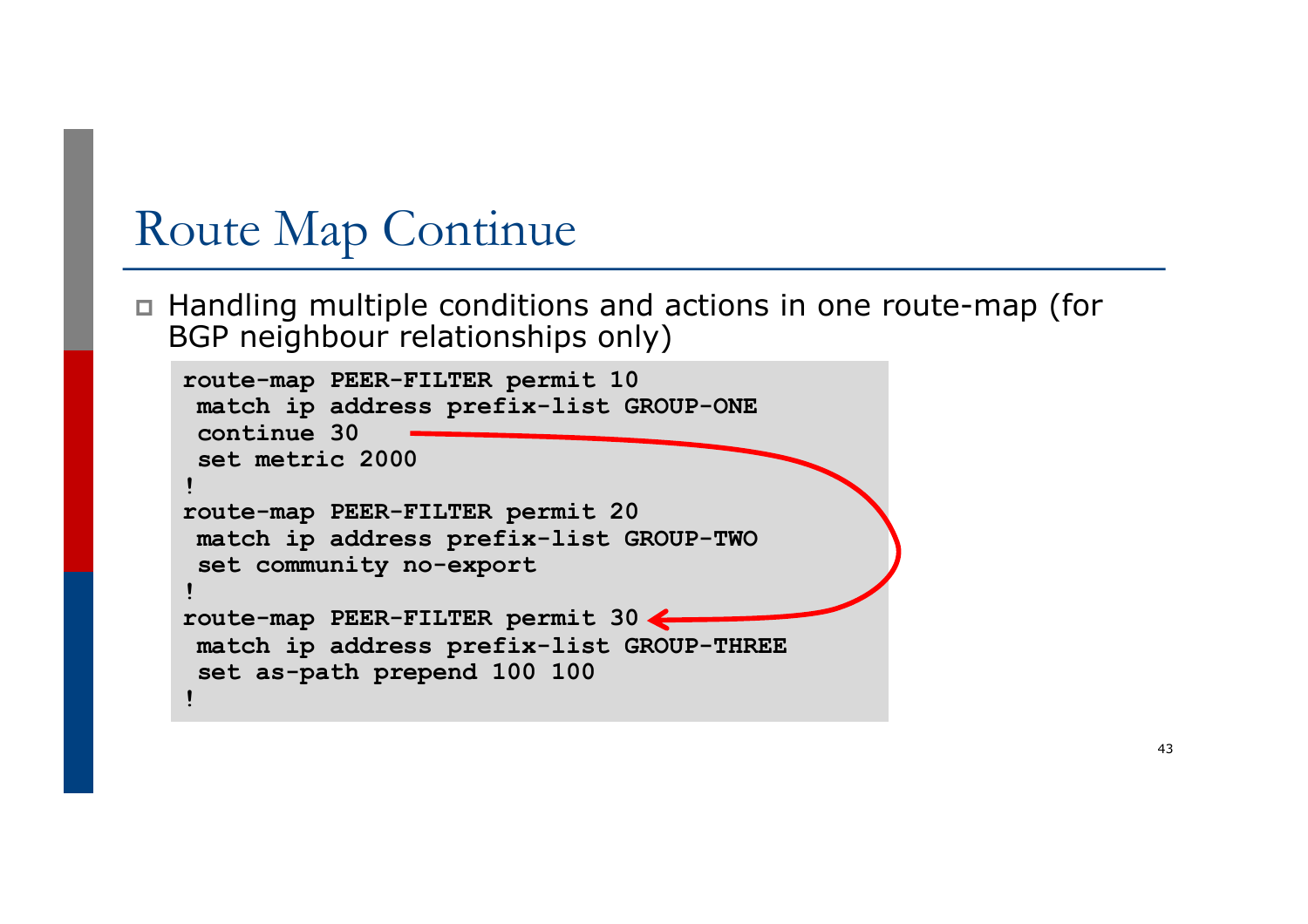# Juniper Policy Example Route Filter

```
policy-options {
  policy-statement import-example {
    term some-prefixes {
      from {
        route-filter 0.0.0.0/0 exact { reject; }
        route-filter 192.0.0.0/8 upto 24;
        route-filter 193.0.0.0/8 prefix-length-range 12 20;
      }
      then {
        preference 200;
        accept;
      }
    }
    term default-deny {
      then {
        reject;
      }
    }
  }
}
```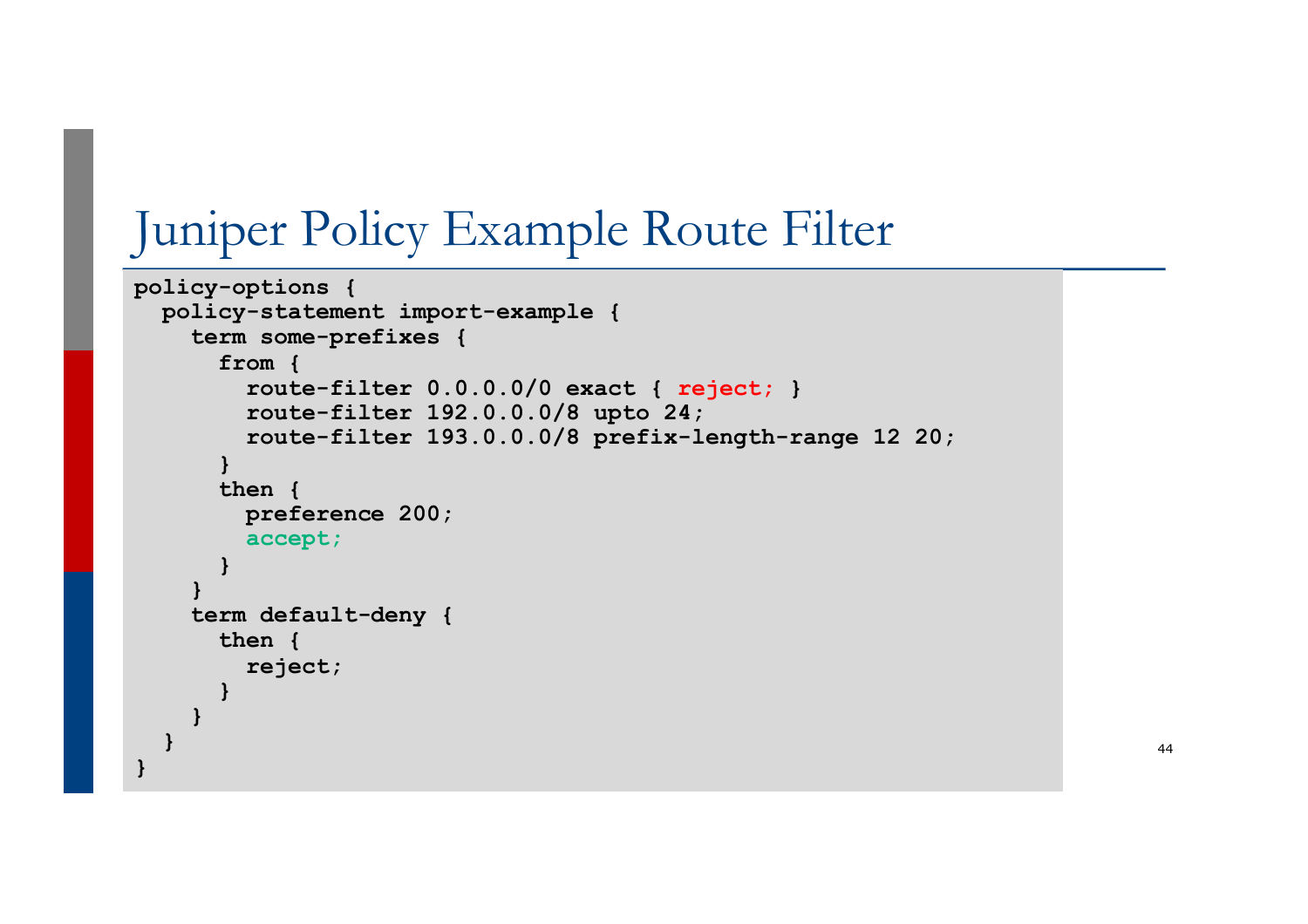# Juniper Policy Example AS-PATH regex

```
policy-options {
  as-path from1800 ".* 1800";
  policy-statement import-example {
    term filter-ases {
      from {
        as-path from1800;
      }
      then {
        preference 10;
      }
    }
  } 
}
```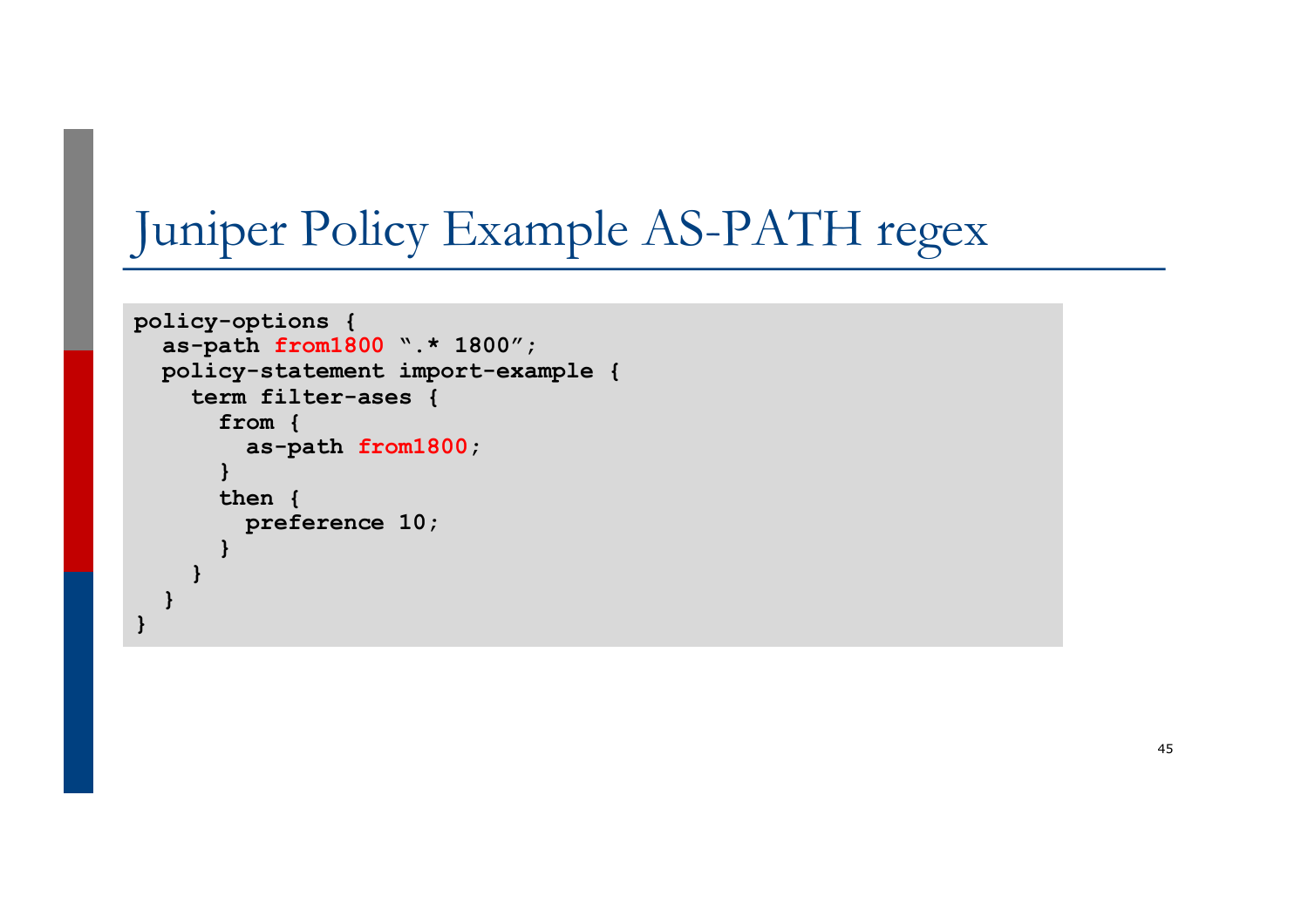# Juniper – applying to BGP session

```
protocols bgp {
  export our-policy-out;
  group upstreams {
    type external;
    export all-upstreams-out;
    import incoming-upstreams;
    neighbor 172.16.2.2 {
      import import-example;
    }
    neighbor 172.20.3.1;
  }
}
```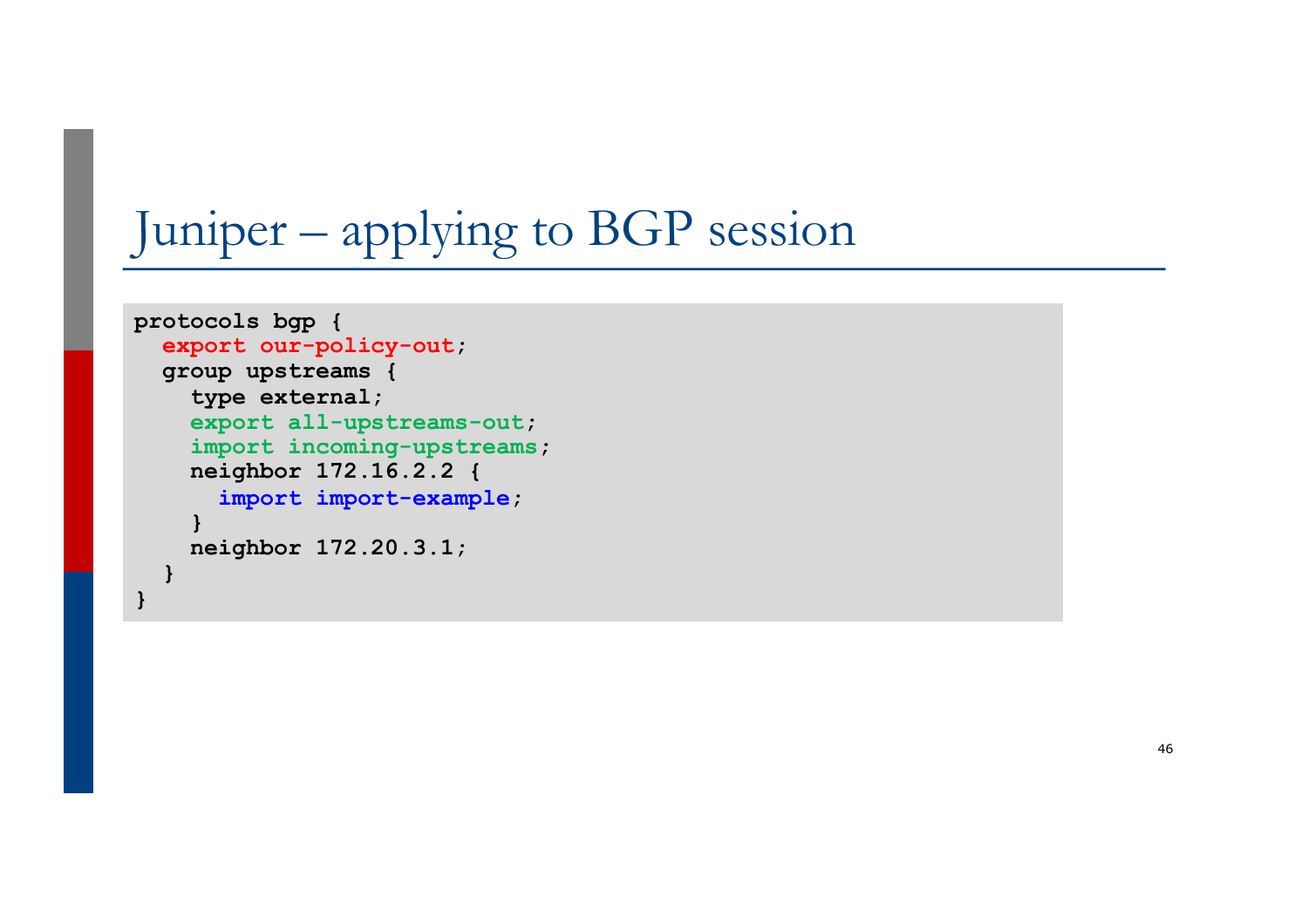# Order of processing BGP policy in IOS

#### p For policies applied to a specific BGP neighbour, the following sequence is applied:

- For inbound updates, the order is:
	- 1. Route-map
	- 2. Filter-list
	- 3. Prefix-list
- For outbound updates, the order is:
	- 1. Prefix-list
	- 2. Filter-list
	- 3. Route-map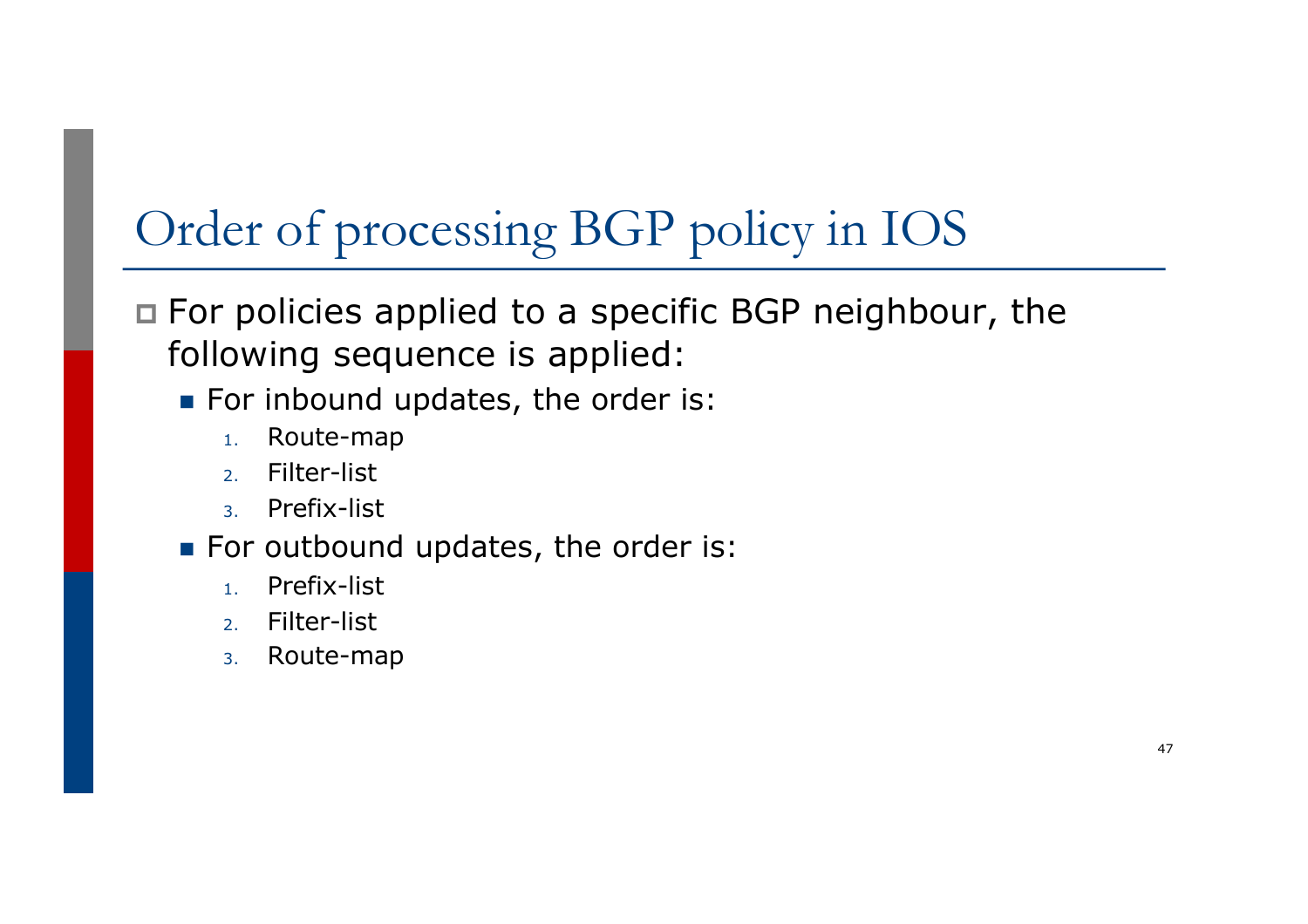# Managing Policy Changes in IOS

- $\Box$  New policies only apply to the updates going through the router AFTER the policy has been introduced or changed
- p To facilitate policy changes on the entire BGP table the router handles the BGP peerings need to be "refreshed"
	- **n** This is done by clearing the BGP session either in or out, for example:

**clear ip bgp <neighbour-addr> in|out**

- $\Box$  Do NOT forget in or out  $\Box$  forgetting results in a hard reset of the BGP session
- p **Note:** Cisco IOS does not automatically apply policy changes after they are added to the configuration
	- Most other router operating systems will implement the route-refresh once the policy change has been committed  $48$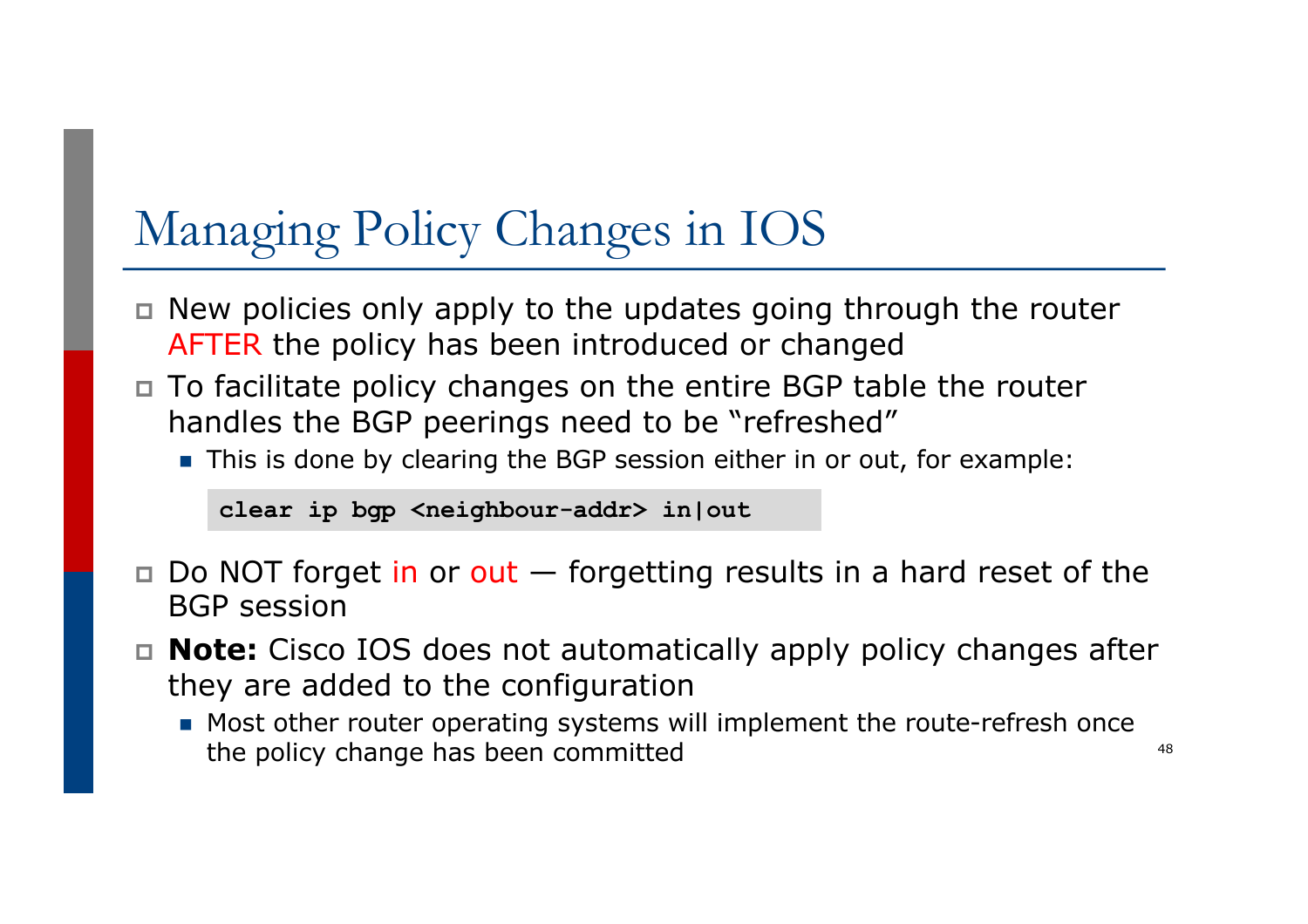# Managing Policy Changes in IOS

p Ability to clear the BGP sessions of groups of neighbours configured according to several criteria

**clear ip bgp <addr> [in|out]**

| <addr> may be any of:</addr> | <b>Meaning</b>            |
|------------------------------|---------------------------|
| X.X.X.X                      | IP address of a peer      |
| $\star$                      | All peers                 |
| ASN                          | All peers in an AS        |
| external                     | All EBGP peers            |
| peer-group <name></name>     | All peers in a peer-group |